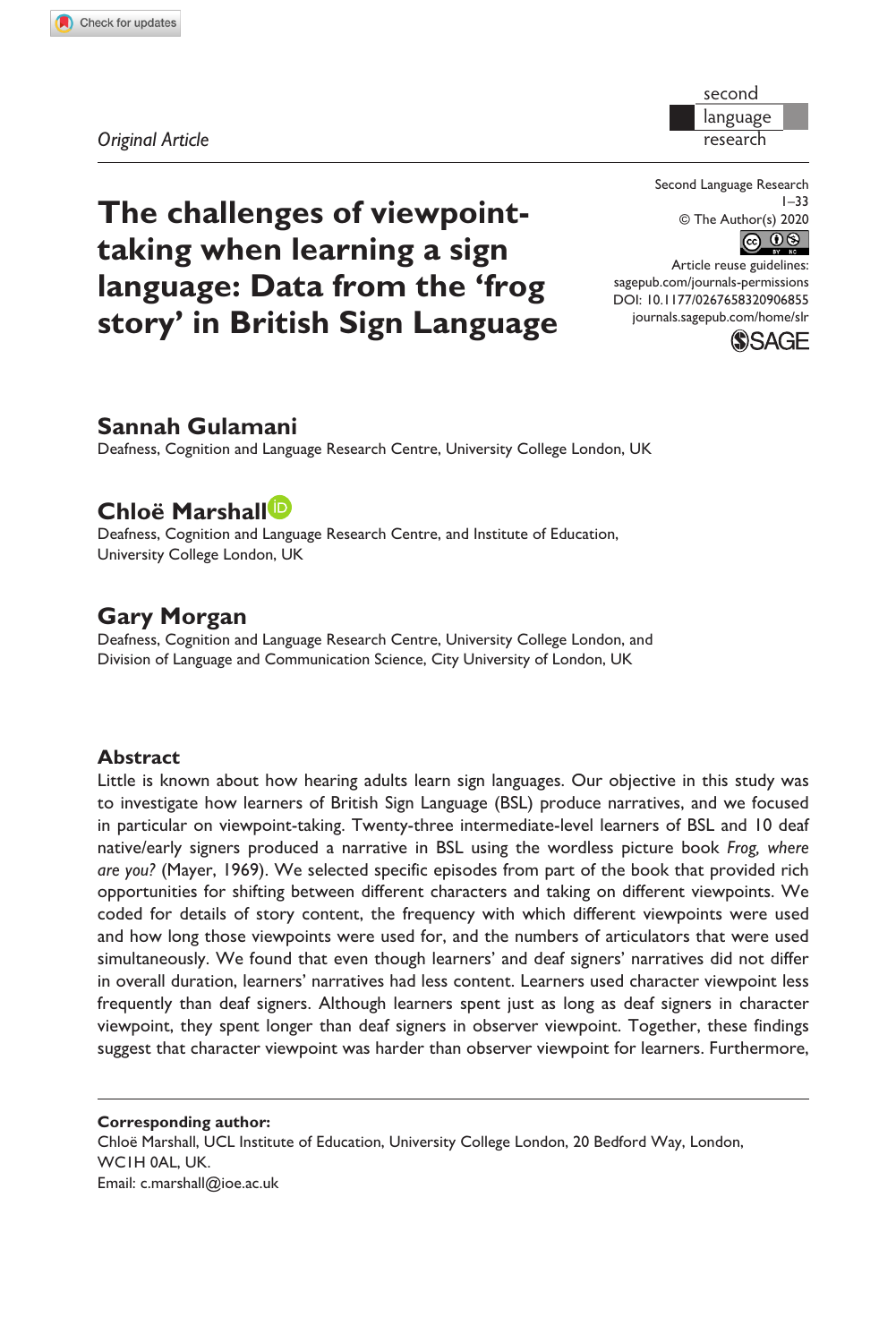learners were less skilled than deaf signers in using multiple articulators simultaneously. We conclude that challenges for learners of sign include taking character viewpoint when narrating a story and encoding information across multiple articulators simultaneously.

#### **Keywords**

character viewpoint, co-speech gesture, narrative, observer viewpoint, sign language, viewpoint

## **I Introduction**

Narrating a story is one of the most challenging aspects of language production in the acquisition of one's first and subsequent languages, and its development spans a protracted period (for first language acquisition, see Berman and Slobin, 1994; for second language acquisition, see, amongst others, Ellis, 1987; Ortega, 2000; Robinson, 1995). Constructing a narrative is challenging because language and cognitive resources come to bear at the same time: several higher-level language and cognitive skills are necessary to form cohesive, coherent and structured narratives (Bamberg and Damrad-Frye, 1991). These include the mastery of a variety of linguistic (lexical, syntactic and pragmatic) skills, the ability to remember and sequence a series of events, and the ability to establish and maintain the different viewpoints of a range of characters (Norbury et al., 2014). As such, narrative is an interesting area to study in second language acquisition because it can provide a rich source of data on a range of linguistic and cognitive phenomena and can be used as an index of language fluency when late learners' performance is compared with that of native/early learners.

In the current study, we investigate how well hearing adults learning British Sign Language (BSL) are able to produce a signed narrative. Our particular focus is on how learners take on and shift between character or observer viewpoints during narrative production. Despite growing numbers of learners (e.g. Furman et al., 2010), there is a paucity of research into the learning of sign languages by hearing adults, who are learning not just a new language, of course, but a new language that is produced with a set of articulators not used for spoken language.<sup>1</sup> Our study aims to contribute to this novel but growing literature on learners of a sign language by focusing on several aspects of narrative production. We would expect some aspects of narrative to be challenging for second language learners whatever the language being learnt and whatever the modality. An obvious example is that we would predict hearing learners to produce less detailed narratives than deaf fluent signers, missing out details of important information such as the characters, settings, initiating events, internal responses, plans and consequences. Such omissions would likely stem from increased demands being placed on working memory by accessing a less developed language system (Miyake and Friedman, 1998; Service, 1992). Other challenges might be more specific to telling a signed story; for example, the requirement to encode language information across multiple articulators, i.e. the two hands, body, eyebrows, mouth, eyes and head (Sandler et al., 2011). Another aspect of narrative that we predict to be challenging is the use of different viewpoints. There are, as we explain below, both similarities and differences in how viewpoints are expressed across language modalities. We then review additional relevant research literature in order to motivate our predictions for which aspects of narrative learners will find challenging.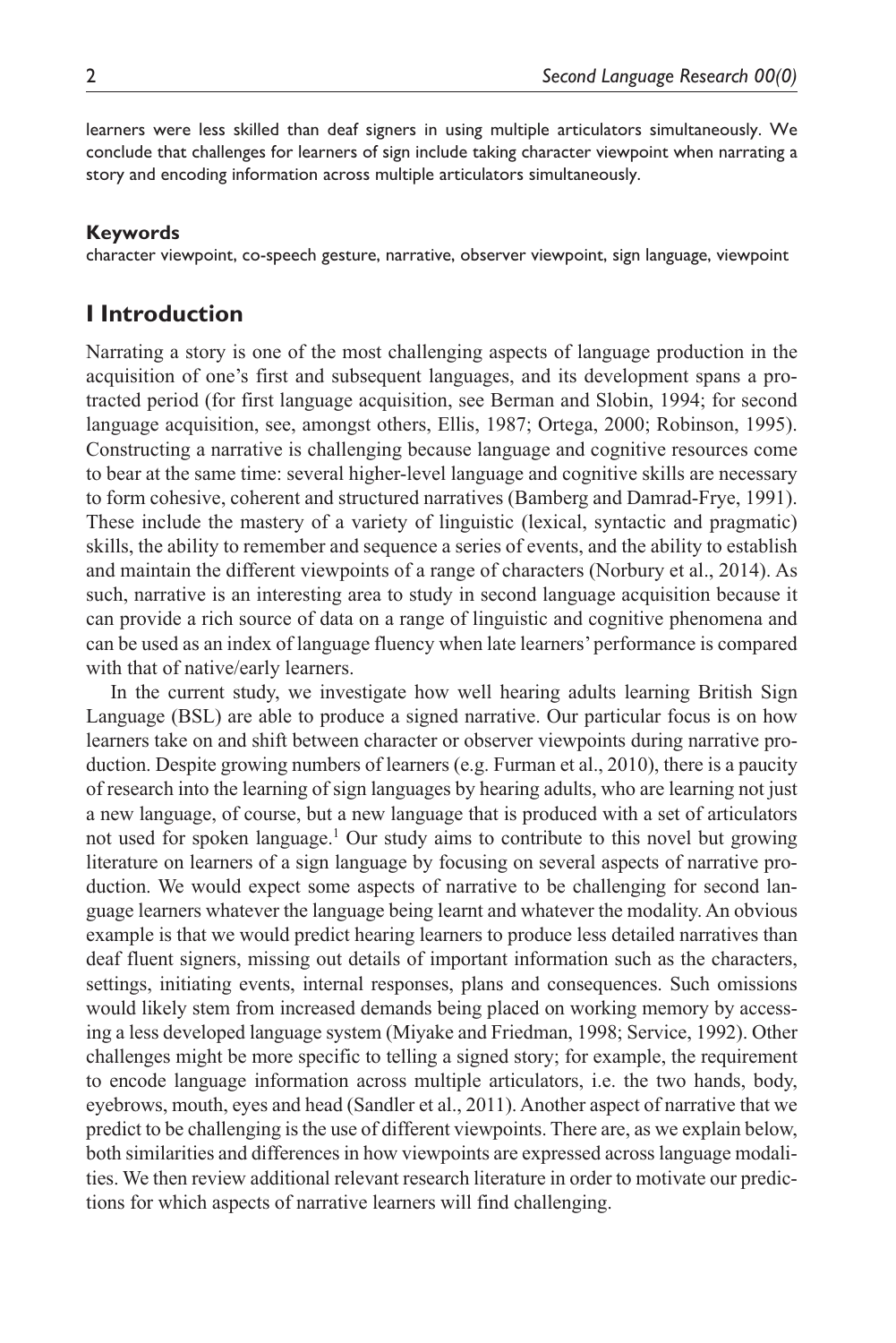## **II Narrative production**

#### *1 Expressing viewpoint in spoken language and co-speech gesture*

When speakers recount a story, they can adopt different viewpoints, by being either inside the scene taking the viewpoint of the characters themselves, or outside the scene observing the characters. They can also switch between viewpoints during their narrative, i.e. from one character to another, and from character to observer viewpoint and vice versa. There is also the possibility of combining two viewpoints, i.e. to use character and observer viewpoints simultaneously (an option we term 'mixed viewpoint' in the current study). Viewpoint can be expressed linguistically (e.g. by using direct and indirect speech) and through gesture. Speakers can (and frequently do) use co-speech gesture with their spoken narratives, and these co-speech gestures vary in form depending on whether they accompany speech in character viewpoint (where the form of the gesture shows that the speaker is acting as the character in the scene) or whether the gestures represent an observer's viewpoint (the form of the gesture shows that the speaker is observing the scene as though it is unfolding on a smaller scale in front of them) (McNeill, 1992).

For example, during the course of narrating a story, a speaker might hold her fists out as though gripping the handlebars of a bike and move her fists to show the rider wobbling and then falling (character viewpoint), or she might use a flat hand which moves in the space in front of her to show the wobbling and then falling bike on a smaller scale (observer viewpoint). Alternatively, she might use both viewpoints sequentially, perhaps starting in character viewpoint for the wobbling event and then finishing in observer viewpoint for the falling event. Furthermore, manual gestures are not the only gestural resources that can be recruited by narrators. For example, facial gestures to show emotional affect – such as expressions of surprise, pain or sympathy – might accompany the telling of the unfortunate cyclist's fall. Likewise, when reporting dialogue between two or more characters, speakers have been reported to use facial expression, eye gaze, and torso position, in addition to manual gestures (Clark, 2016; Stec et al., 2017). While cospeech gesture is a rich resource for speakers to use when recounting a narrative, using articulators beyond the voice to portray viewpoints is optional and not conventionalized (i.e. speech can describe viewpoint shifting without gesture, and there is no grammar constraining how gesture should or should not be used). In contrast, for the same discourse function – viewpoint-taking – movements of the body, face and hands are both necessary and conventionalized in a set of human languages produced uniquely in the visual modality, i.e. in sign languages.

#### *2 Expressing viewpoint in sign languages*

Like speakers, narrators who use a sign language rather than a spoken language can also adopt character and observer viewpoints<sup>2</sup> when relating a narrative (Özyürek and Perniss, 2011), and many of the devices that they employ look similar to those used by speakers in their (optional) co-speech gesture. For example, Cormier et al. (2012a) have argued that the handling classifiers used by signers to indicate what the referent's hands are doing during an event are visually similar to the character viewpoint gestures used by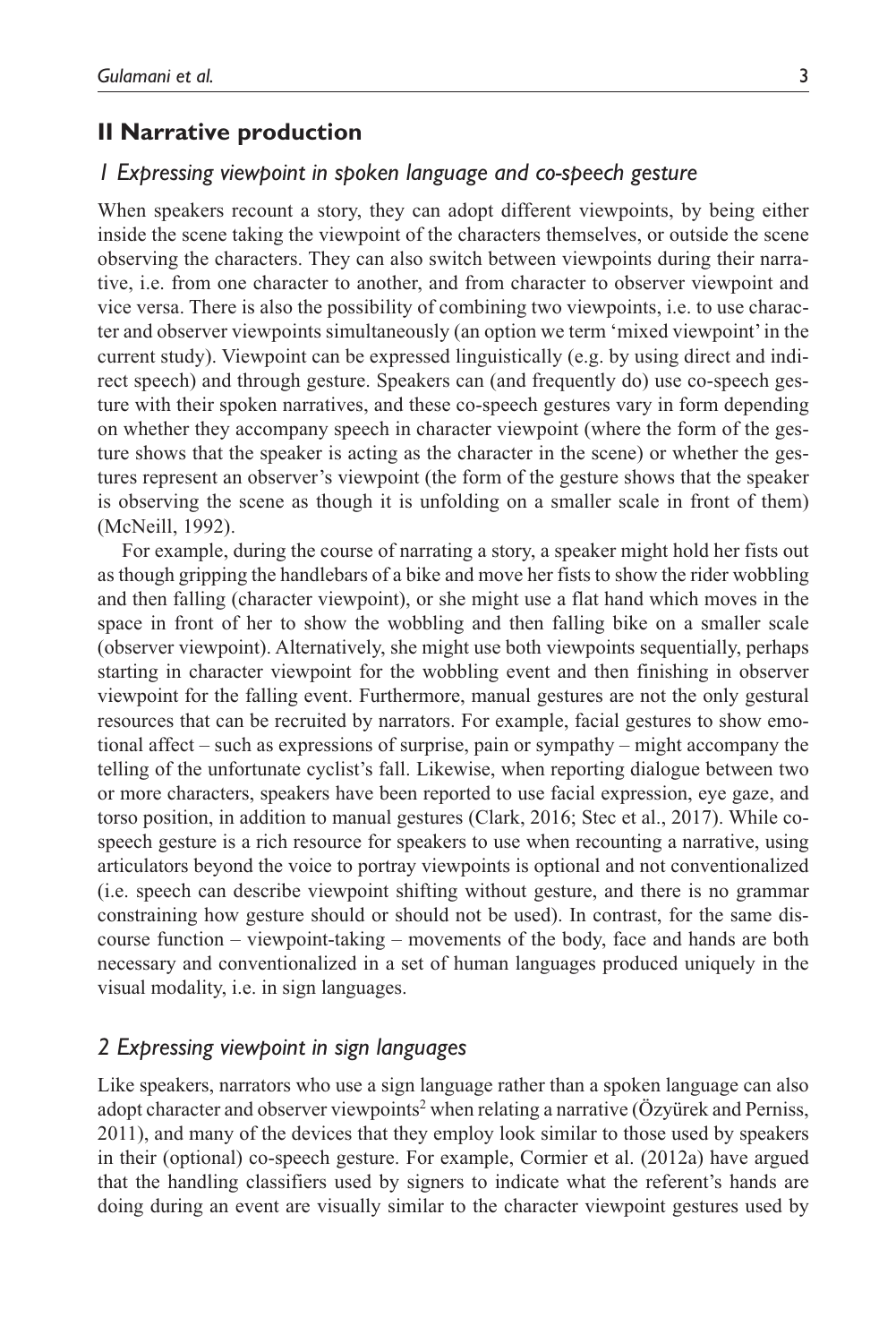speakers. Several sign language researchers use the term 'constructed action' to describe the signer showing the character's viewpoint through an acting out of the actions of a referent (e.g. Perniss, 2007; Stec, 2012). Thus, the signer portrays character viewpoint by the use of constructed action and this is visually and functionally similar to the set of cospeech gestures a speaker uses when acting as the character in a scene as described previously. The way in which signers use their body to show not only the character's actions but also the emotional reactions (Metzger, 1995) has similarities to the gesturer who is in character viewpoint. And like speakers, signers also use eye gaze and torso position to shift between different roles when in character viewpoint (Engberg-Pedersen, 1995; Loew, 1984; Padden, 1986). Similarly, the entity classifiers or 'depicting signs' (Perniss, 2007; Pyers et al., 2015) are used by signers to represent an entire referent and to describe its orientation, location, and movement on a smaller scale in front of them. The presence of these forms portrays the observer viewpoint, and they are equivalent to speakers' observer viewpoint gestures (Cormier et al., 2012a).

Signers are therefore likely to do quite similar things to co-speech gesturers when describing the wobbling and falling bike incident mentioned earlier (e.g. the American Sign Language example of a motorcyclist discussed by Dudis, 2004), and studies that have directly compared signers and speakers narrating the same materials have shown that they do indeed have a similar-looking repertoire of forms (Earis and Cormier, 2013; Quinto-Pozos and Parrill, 2015). For example, Earis and Cormier (2013) found that the two spoken language and two sign language narrators in their study used similar facial expressions of affect. Meanwhile, the co-speech gesturers and signers in Quinto-Pozos and Parrill's (2015) study tended to use character or observer viewpoint for descriptions of the same events. This finding suggests that properties of the events may provoke the same viewpoint choice from both groups of language users. Similarities between signers and co-speech gesturers are perhaps not surprising, because they are likely the result of how sign languages evolved and how human beings conceptualize space for communication (Emmorey et al., 2000).

While there are similarities between viewpoint-taking in co-speech gesture and sign languages, there are also some important differences. There are cross-modality differences as to which viewpoint is preferred. Özyürek and Perniss (2011) found that signers preferred to use character viewpoint more than observer viewpoint, a finding consistent with the signers in Earis and Cormier's study (2013). This preference appears to be in contrast to speakers, who prefer observer viewpoint (Earis and Cormier, 2013). Parrill (2010) also found a preference for observer viewpoint in speakers, but this was modulated by linguistic, event and discourse structure. Taken together, these findings might suggest that learners of sign need to learn to use character viewpoint to a greater extent than they would be used to doing in spoken language, and this is a potential challenge that needs to be overcome. Furthermore, although mixed viewpoint has been previously described in signed languages (Aarons and Morgan, 2003; Quinto-Pozos and Parrill, 2015), it is reported to be rarer in co-speech gesturers (Parrill et al., 2016).

A further difference between co-speech gesture and sign languages is conventionalization (Perniss et al., 2015). As Earis and Cormier (2013) argue when comparing narratives in English and BSL, both languages have a pool of resources they can draw on, but some of the elements used by signers to depict characters' actions are conventionalized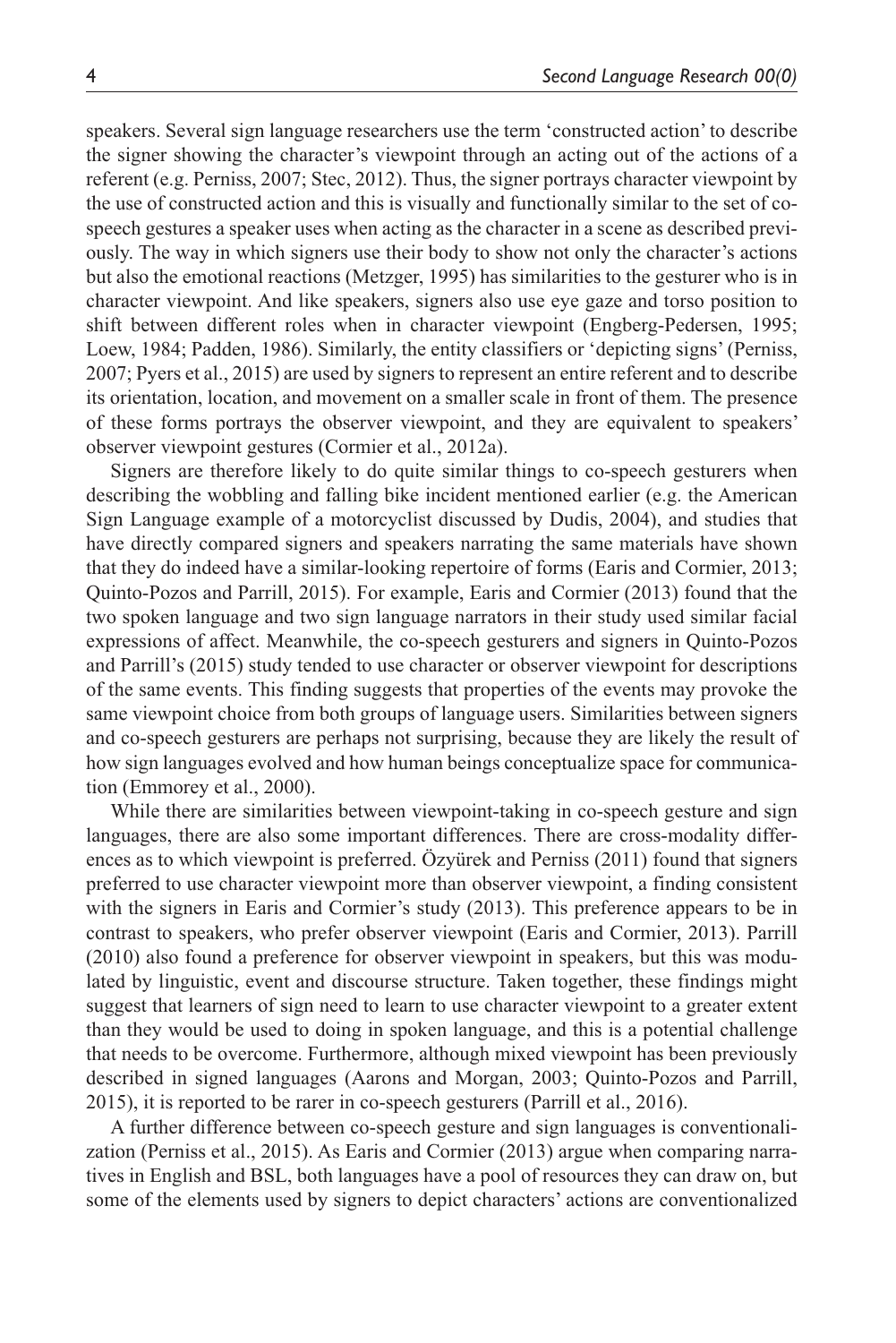in a way that those used by speakers are not. They note that although the depiction of characters using expressive elements such as co-speech gesture does not always occur in spoken English, depicting characters with character viewpoint is a very important element of storytelling in sign. Among many comparisons between their two speaking and two signing participants, Earis and Cormier (2013) discuss the example of a speaker who used eye gaze at one point in the narrative in the same way that signers did, and yet did not do this consistently throughout their narrative.

A major difference between co-speech gesture and sign, therefore, is that co-speech gesture is both optional and unconstrained by its own grammar. While gesture does pattern systematically, the system it follows is that of the spoken language in which it is embedded (Kita, 2014; Kita and Özyürek, 2003). In contrast, the manual and non-manual articulators in sign languages are the only ones available to signers for expressing viewpoint. They are not combined with or subordinate to another language system, and because of this obligation the patterns for how these articulators are used – often simultaneously – have become both conventionalized (shared across a community of signers) and constrained by the individual's sign grammar (the language-internal regularities developed during first language acquisition).

An obvious question then arises because of the similarities and differences in how viewpoint is used across modalities: what happens when hearing adults, who likely use co-speech gesture when narrating, choose to learn a sign language where these devices have become conventionalized? What can sign language learners borrow from gesture directly, what needs to be adapted, and what completely novel-to-them language tools need to be learned? Compared with spoken second language research there have been relatively few studies of L2 learners of sign. There are a small number of studies, however, which can be drawn upon for making predictions of how learners will produce different viewpoints in a signed narrative. In the remainder of the introduction we review some relevant studies in order to motivate our research questions and our predictions.

## *3 What might learners of a sign language find challenging with respect to narrative production?*

Anecdotal evidence from sign language tutors and learners suggests that taking on different viewpoints is something that hearing learners of sign find particularly challenging. These challenges have also been noted by Quinto-Pozos (2008) and Schornstein (2005). On the other hand, given the afore-mentioned similarities in the strategies used by signers and co-speech gesturers, hearing learners of sign do presumably have a set of existing and appropriate gesture-based forms on which to draw when narrating a story in sign.

At a gross level, it has been argued that despite the modality difference between signed and spoken language, there is the opportunity of transfer from learners' spoken L1 to their new signed L2, both of abstract linguistic entities (e.g. pragmatic constraints on reference, Bel et al., 2015) and of gesture (Chen Pichler and Koulidobrova, 2016). Alongside transfer is the possible existence of language learning universals, i.e. factors that will influence L2 learning whatever the L1 or the new language being learned (Chen Pichler and Koulidobrova, 2016). One such universal tendency widely reported in the L2 spoken language narrative literature concerns referential cohesion (Halliday and Hasan,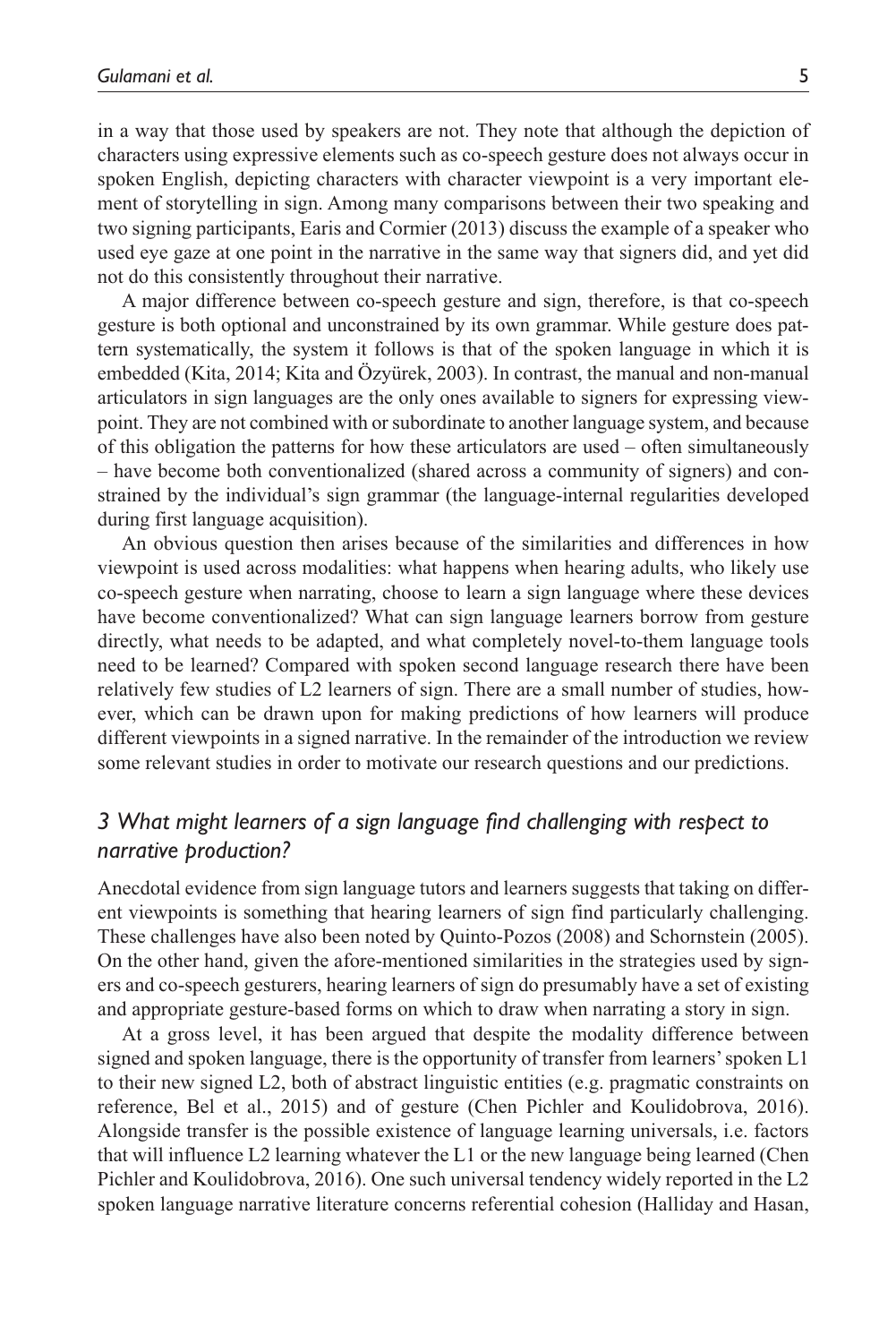1976), and this has also been the subject of two investigations in hearing learners of sign (Bel et al., 2015; Frederiksen and Mayberry, 2019). The narrator needs to construct their narrative in such a way that the listener can follow which entities are involved in which actions as the story progresses. Achieving cohesion requires the narrator to introduce referents and refer back to them appropriately as needed, and it involves a range of different linguistic forms, including nominal phrases, pronouns and null elements, whose use is, to a certain extent, language-specific.

L2 learners of spoken languages tend to adopt a strategy of overproducing overt forms when marking reference in order to reduce ambiguity (Gullberg, 2006; Hendriks, 2003). Bel et al. (2015) found that L2 learners of sign also used this over-redundancy strategy. They overused overt pronouns and underused null pronouns for maintaining reference, in comparison to native signers, although these group differences did not reach statistical significance. In another study of reference tracking, Frederiksen and Mayberry (2019) found that L2 learners of sign did not reliably overuse nominals and pronouns, nor underuse null elements compared to the native signers. They did, however, use classifiers a little differently to native signers, using them to reintroduce referents when native signers did not.

As for the particular forms that learners of sign use for entity classifiers, two studies provide some initial evidence that these elements can be challenging for learners (Boers-Visker and van den Bogaerde, 2018; Marshall and Morgan, 2015). Marshall and Morgan (2015) found that even within a highly structured elicitation task that did not require production of a narrative, learners frequently selected an incorrect classifier handshape. Using a different elicitation task, Boers-Visker and van den Bogaerde (2018) also found that learners experienced difficulties with entity classifiers. For example, learners frequently expressed referents sequentially instead of simultaneously, and, as a result, did not always establish spatial relationships between referents correctly.

Also on the theme of expressing spatial relationships, findings by Ferrara and Nilsson (2017) are relevant. They asked learners of sign to describe spatial layouts of routes and buildings with which they were familiar, and found that learners not only used fewer classifiers than native signers but also struggled to coordinate classifiers within the signing space and relative to their own bodies. Intriguingly, and relevant to the previous discussion about viewpoints, Ferrara and Nilsson's learners made different choices to native signers when signing about routes. Whereas native signers chose a route viewpoint (describing the spatial layout as though moving through it themselves), learners chose to describe the layout from above, statically. This is consistent with the aforementioned findings of Earis and Cormier (2013) and Parrill (2010) for co-gesturing speakers, who showed a preference for observer over character viewpoint.

The picture that emerges from the literature reviewed here is that there are likely to be challenges for learners of sign in taking on different viewpoints in signed narratives. Despite multi-modal articulation occurring in spoken language narratives, it is not conventionalized in the same way that it is for sign languages, and this is likely to be difficult for learners. There are likely, for example, to be challenges posed by the cognitive complexity of having to maintain several viewpoints whilst selecting which linguistic resources to use at any one time.

In this study we examine how hearing second language learners take on viewpoints during the telling of a BSL narrative (based on the widely-used *Frog story*), in comparison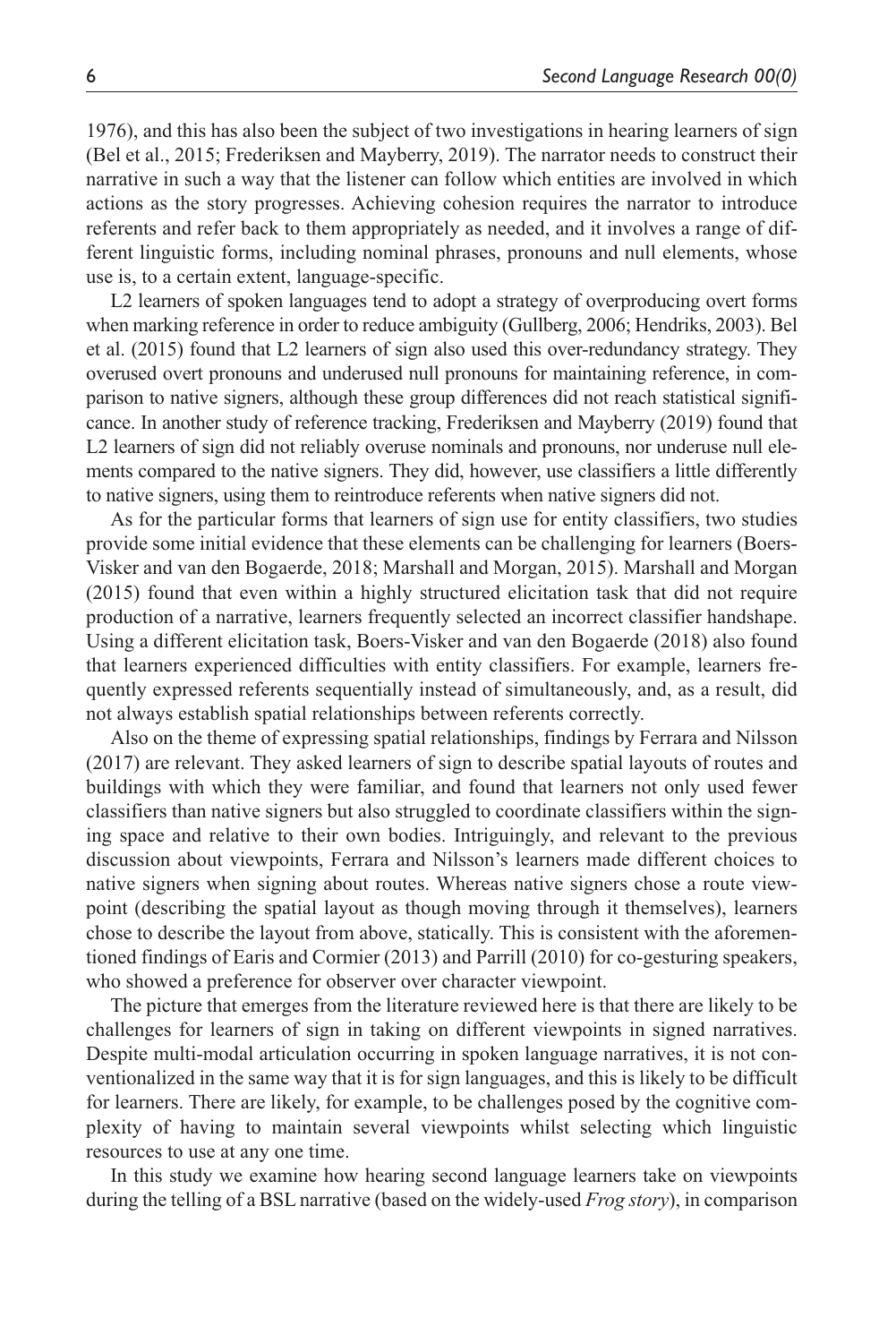to native/early signers of BSL. Firstly, we ask two fundamental questions about the quantity and quality of their narratives. We ask:

- 1. Does the length of the narratives produced by both groups differ?
- 2. Do learners differ from deaf signers in the amount of detail they provide in their narratives?

We then ask two questions related to investigating how successfully learners use different viewpoints:

- 3. We look at two aspects of viewpoint use, namely how frequently learners adopt each viewpoint, and the total time spent in each viewpoint. To do this we counted each time a signer expressed information from a specific viewpoint; and when in a specific viewpoint we timed how long this viewpoint was adopted for. Specifically, we ask: Do learners differ from deaf signers in the frequency with which they use character viewpoint, observer viewpoint and mixed viewpoint, and do they differ in the total amount of time they spend in each of those viewpoints?
- 4. Do learners differ from deaf signers in how much information they can express across different articulators simultaneously?

On the basis of the literature discussed in this introduction, we predict that learners will be able to adopt and shift between character and observer viewpoints in their narratives, and that they will do so using manual and non-manual articulators. However, we also predict that they will find these aspects of narrative challenging, as evidenced by less detail in their narratives, a reluctance to use character viewpoint (evidenced, for example, by lower frequency and/or shorter total duration of character viewpoint compared to deaf signers), and lower levels of simultaneous articulator use. We make no *a priori* predictions about the length of their narratives, because the challenges that learners face might result in them needing longer in which to sign their narratives, or alternatively they might produce shorter narratives in order to avoid these challenges.

# **III Method**

## *1 Participants*

Twenty-three hearing adults who were learning BSL (4 males) and ten deaf native/early<sup>3</sup> users (5 males), aged 19–53 years (deaf: mean =  $30.7$ , SD =  $8.6$ ; hearing: mean =  $32.2$ ,  $SD = 9.7$ <sup>4</sup> participated in the study. They were recruited via social media, university networks, university programs involving sign language studies, BSL learner forums, BSL classes, connections via the deaf community, deaf schools and a database of people who had given their consent to be contacted regarding opportunities for participating in sign language research. They gave informed consent for their narratives to be video-recorded for later coding and analysis, and the study was given ethical approval by the Ethics Review Board of City, University of London. Participants were remunerated for their time.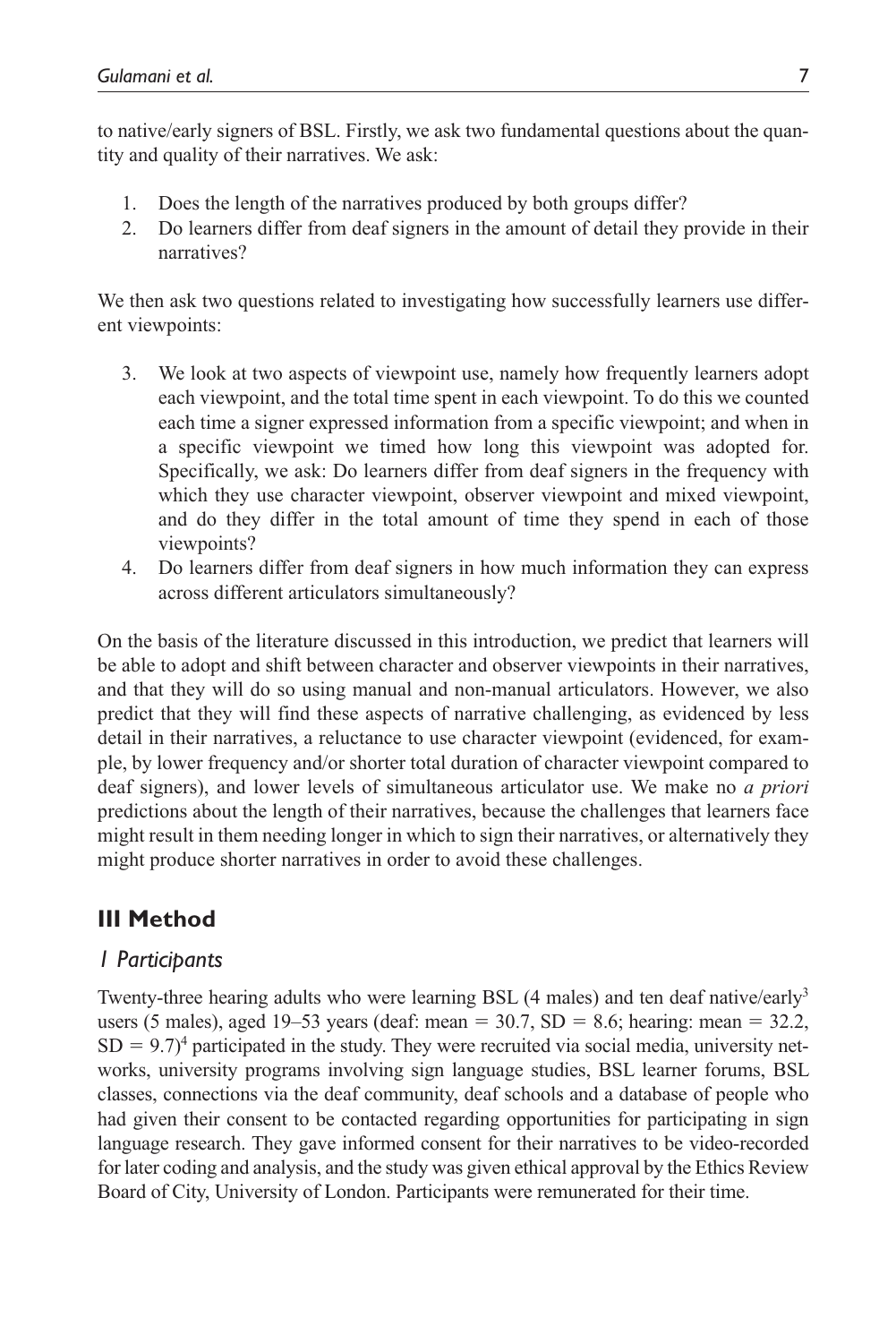Narrative requires a certain level of BSL ability, and we wanted our learner participants to have at least some knowledge of how to use different viewpoints. Learners were therefore recruited either from sign language university programs after they had received at least 120 hours of BSL instruction, or, if they were not studying BSL at university, they had a minimum of a Level 2 Certificate in BSL awarded by Signature [\(www.signature.](www.signature.org.uk) [org.uk](www.signature.org.uk)), and so had likely received around 160 hours of BSL instruction. All learners could be classed as 'intermediate learners' of BSL. They did, however, vary in their usage of BSL; for most it was daily, for others no more than once or twice a month. Further details of the participants in both groups are given in Table 1.

## *2 Materials*

The 30-page wordless picture book *Frog, where are you?* (Mayer, 1969) was used to elicit signed narratives. The story concerns a boy and his dog who are searching for a missing pet frog and who encounter various forest animals that in some way interfere with their search. After several such encounters, the boy and dog eventually find the frog with a mate and a family of baby frogs. The story ends with the boy and dog leaving for home with one of the babies as their new pet frog. This book has been used extensively in cross-linguistic work (Berman and Slobin, 1994), including previous studies of sign languages (e.g. Australian Sign Language: Hodge et al., 2019; BSL: Morgan, 2002; Danish Sign Language: Engberg-Pederson, 2003).

Although participants were required to tell the whole story (see Section III.3) the analysis focused on just one portion of the story, namely the third part (pages 17–23), because it contained multiple opportunities for narrators to use different viewpoint and to potentially express two or more characters at the same time. In this part of the story, an owl chases the boy all the way to a large rock. The boy climbs onto the rock and grabs onto some branches so that he does not fall, but the branches turn out to be a deer's antlers, and the deer picks the boy up onto his head. The deer starts running with the boy on his head, and the dog runs alongside them. When they arrive at the edge of a cliff, the deer stops suddenly and boy and the dog both fall into the pond below. The third part ends with both the boy and the dog hearing a familiar sound (which turns out to be the pet frog). In this portion of the story there are therefore episodes involving more than two protagonists simultaneously, which we expected to challenge learners.

## *3 Procedure*

Participants were tested individually. A deaf experimenter (first author) conducted the study and the filming in BSL, taking care not to disclose too much information about the aims of the study so as not to influence participants' signing behavior and response style. Prior to the filming, participants were asked to fill in a questionnaire requesting background information, and to provide verbal and written consent for the study to be conducted. Participants were given a hard copy of the *Frog story* book and asked to first browse through the whole book. In order to ease memory load, the story was split into four parts (where natural breaks occurred so as to minimize the disruption of narrative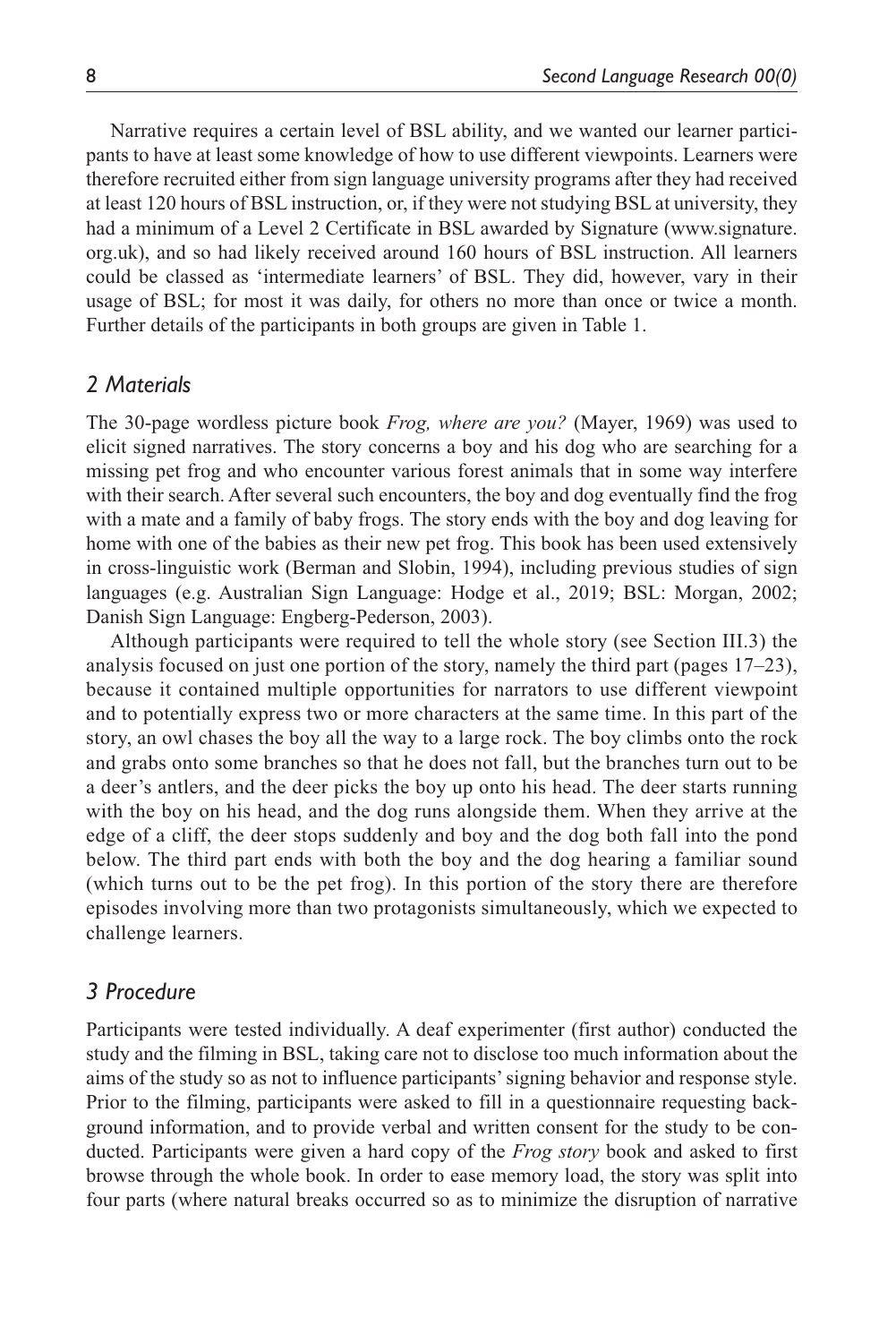| Participant Deaf (D)<br>code | (H) | Sex (male Age<br>or Hearing or female) at test learning |              | Age started Number<br>(years) BSL (years) | of years<br>using BSL | Level of BSL           | Regularity<br>of BSL<br>use |
|------------------------------|-----|---------------------------------------------------------|--------------|-------------------------------------------|-----------------------|------------------------|-----------------------------|
| D001                         | D   | F                                                       | 9            | 4                                         | 15                    | Fluent                 | Daily                       |
| D002                         | D   | M                                                       | 34           | <b>Birth</b>                              | 34                    | Fluent                 | Daily                       |
| D003                         | D   | F.                                                      | 35           | <b>Birth</b>                              | 35                    | Fluent                 | Daily                       |
| D004                         | D   | M                                                       | 33           | <b>Birth</b>                              | 33                    | <b>Fluent</b>          | Daily                       |
| D005                         | D   | F                                                       | 31           | 4                                         | 27                    | Fluent                 | Daily                       |
| D006                         | D   | F.                                                      | 29           | <b>Birth</b>                              | 29                    | Fluent                 | Daily                       |
| D007                         | D   | M                                                       | Missing data |                                           |                       | Fluent                 | Daily                       |
| D008                         | D   | M                                                       | 26           | $\overline{1}$                            | 25                    | Fluent                 | Daily                       |
| D009                         | D   | F.                                                      | 48           | <b>Birth</b>                              | 48                    | Fluent                 | Daily                       |
| <b>D010</b>                  | D   | M                                                       | 21           | 1.5                                       | 20                    | <b>Fluent</b>          | Daily                       |
| <b>H001</b>                  | н   | F.                                                      | 20           | 8                                         | $\overline{2}$        | 3rd year student Daily |                             |
| H002                         | н   | M                                                       | 25           | 23                                        | $\overline{2}$        | 2nd year student Daily |                             |
| H003                         | Н   | F                                                       | 50           | 45                                        | 5                     | 4th year student       | Daily                       |
| H004                         | н   | F                                                       | 34           | 9                                         | 15                    | Level 2                | Twice a<br>month            |
| H005                         | H   | F                                                       | 36           | 22                                        | 6                     | Pre-Level 3            | Once a<br>month             |
| H006                         | н   | F                                                       | 29           | 25                                        | 4                     | Level 3                | 3 days a<br>week            |
| H007                         | н   | F                                                       | 32           | 26                                        | 6                     | Pre-Level 6            | Daily                       |
| H008                         | н   | F                                                       | 28           | <b>Birth</b>                              | 28                    | 4th year student       | Daily                       |
| H009                         | Η   | F                                                       | Missing data |                                           | 9                     | 4th year student Daily |                             |
| <b>H010</b>                  | H   | F                                                       | 21           | 9                                         | $\overline{2}$        | 2nd year student Daily |                             |
| <b>H011</b>                  | н   | F                                                       | 29           | 17                                        | 12                    | 2nd year student Daily |                             |
| H <sub>0</sub> 12            | н   | M                                                       | 21           | 17                                        | $\overline{4}$        | 4th year student Daily |                             |
| H013                         | н   | F                                                       | 20           | 16                                        | 4                     | 4th year student       | Daily                       |
| H014                         | н   | F                                                       | 30           | 28                                        | $\overline{2}$        | Level <sub>2</sub>     | Weekly                      |
| H <sub>0</sub> 15            | н   | M                                                       | 31           | 25                                        | 6                     | Level 3                | Daily                       |
| H016                         | н   | F                                                       | 44           | 16                                        | 28                    | Pre-Level 6            | Daily                       |
| H017                         | н   | F                                                       | 53           | 40                                        | 13                    | Level 2                | Daily                       |
| H <sub>0</sub> 18            | H   | F                                                       | 35           | 26                                        | 9                     | Level 3                | Daily                       |
| H019                         | н   | F                                                       | 50           | 45                                        | 5                     | Level <sub>2</sub>     | Daily                       |
| H <sub>0</sub> 20            | н   | M                                                       | 28           | 9                                         | 9                     | Level 3                | Daily                       |
| H021                         | Η   | F                                                       | 38           | 4                                         | 24                    | Level 3                | Daily                       |
| H022                         | н   | F                                                       | 27           | 25                                        | 2                     | Level 2                | Weekly                      |
| H023                         | н   | F                                                       | 28           | 8                                         | 0                     | Level 3                | Daily                       |

**Table 1.** Participant details.

*Note*. BSL = British Sign Language

flow) for retell. Participants had the opportunity to browse through the scenes of each specific part before retelling it to the experimenter. When the study had finished, the experimenter spent some time with the participants to explain further details of the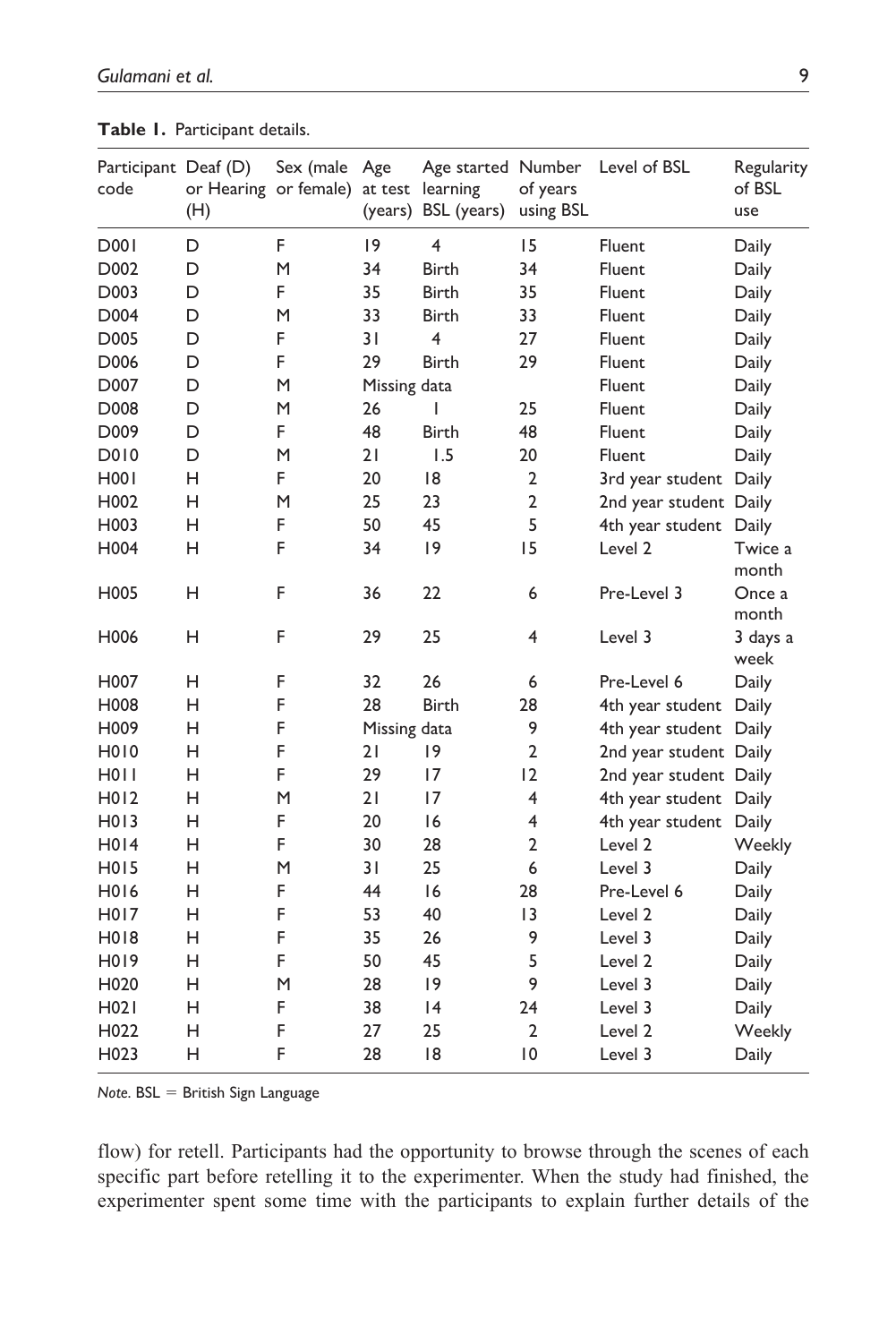|                                                                                                                                                                                                                                                             | Crid                                                                                                                        |                              | Text Subtitles Lexicon Comments Recognizers                |              | Metadata Controls |                                                   |              |
|-------------------------------------------------------------------------------------------------------------------------------------------------------------------------------------------------------------------------------------------------------------|-----------------------------------------------------------------------------------------------------------------------------|------------------------------|------------------------------------------------------------|--------------|-------------------|---------------------------------------------------|--------------|
|                                                                                                                                                                                                                                                             | $\cdot$<br>Viewpoint                                                                                                        |                              |                                                            |              |                   |                                                   |              |
|                                                                                                                                                                                                                                                             | Annotation<br>$>$ Nr                                                                                                        |                              |                                                            |              | Begin Time        | End Time                                          | Duration     |
|                                                                                                                                                                                                                                                             | 1 Observer                                                                                                                  |                              |                                                            |              |                   | 00:02:10:440 00:02:11.610 00:00:01.170            |              |
|                                                                                                                                                                                                                                                             | 2 Observer                                                                                                                  |                              |                                                            |              |                   | 00:02:14.290 00:02:14.950 00:00:00.660            |              |
|                                                                                                                                                                                                                                                             | 3 Character                                                                                                                 |                              |                                                            |              |                   | 00:02:15.200 00:02:15.950 00:00:00.750            |              |
|                                                                                                                                                                                                                                                             | 4 Character                                                                                                                 |                              |                                                            |              |                   | 00:02:16:555 00:02:17:345 00:00:00.790            |              |
|                                                                                                                                                                                                                                                             | 5 Character                                                                                                                 |                              |                                                            |              |                   | 00:02:20.110 00:02:20.490 00:00:00.380            |              |
|                                                                                                                                                                                                                                                             | 6 Character                                                                                                                 |                              |                                                            |              |                   | 00:02:20.710 00:02:21.790 00:00:01.080            |              |
|                                                                                                                                                                                                                                                             | 7 Character                                                                                                                 |                              |                                                            |              |                   | 00:02:22.440 00:02:23.530 00:00:01.090            |              |
|                                                                                                                                                                                                                                                             | 8 Observer                                                                                                                  |                              |                                                            |              |                   | 00:02:24.135 00:02:25.045 00:00:00.910            |              |
|                                                                                                                                                                                                                                                             | 9 Character                                                                                                                 |                              |                                                            |              |                   | 00:02:25:450 00:02:26.910 00:00:01.460            |              |
|                                                                                                                                                                                                                                                             | 10 Mixed                                                                                                                    |                              |                                                            |              |                   | 00:02:26.950 00:02:27.410 00:00:00.460            |              |
|                                                                                                                                                                                                                                                             | 11 Mixed                                                                                                                    |                              |                                                            |              |                   | 00:02:29.885 00:02:30.155 00:00:00.270            |              |
|                                                                                                                                                                                                                                                             |                                                                                                                             |                              |                                                            |              |                   |                                                   |              |
| 00:02:27.410<br>$\mathbb{H} \left[ \begin{array}{c c c c c c} \mathbb{H} & \mathbb{H} & \mathbb{H} & \mathbb{H} & \mathbb{H} & \mathbb{H} & \mathbb{H} & \mathbb{H} & \mathbb{H} & \mathbb{H} & \mathbb{H} & \mathbb{H} \end{array} \right] \right]$<br>DSS | 12 Mixed<br>18.81<br>Selection: 00:02:20.110 - 00:02:27.410 7300<br>$\rightarrow$<br>$\leftarrow$<br>$\rightarrow$<br>$+$ 1 | Selection Mode               | Loop Mode (3)                                              |              |                   | 00:02:30.190 00:02:30.840 00:00:00.650            |              |
|                                                                                                                                                                                                                                                             |                                                                                                                             |                              |                                                            |              |                   |                                                   |              |
|                                                                                                                                                                                                                                                             |                                                                                                                             |                              |                                                            |              |                   |                                                   |              |
| - 5                                                                                                                                                                                                                                                         |                                                                                                                             |                              |                                                            |              |                   | A residence in the account of a manual production |              |
| 00<br>00:02:18.000<br>00:02:19.000<br>00:02:20.000                                                                                                                                                                                                          | 00:02:22.000<br>00:02:21.000                                                                                                | 00:02:23.000<br>00:02:24.000 | 00:02:25.000                                               | 00:02:26.000 | 00:02:27.000      | 00:02:28.000                                      | 00:02:29.000 |
| default                                                                                                                                                                                                                                                     |                                                                                                                             |                              |                                                            |              |                   |                                                   |              |
| 111<br>Charal                                                                                                                                                                                                                                               | Character<br>Character                                                                                                      |                              | Character<br><b>Coserver</b>                               |              | <b>Il Mixed</b>   |                                                   |              |
| Viewpoint-                                                                                                                                                                                                                                                  |                                                                                                                             |                              |                                                            |              |                   |                                                   |              |
| SUDDEN A DEER APPEARS AND PICKS THE BO                                                                                                                                                                                                                      | THE BOY IS SURPRISED AND EN<br><b>I THE DEER STARTS TO</b>                                                                  |                              | II THE BOY IS CARRIED BY THE TOP OF THE DEER'S HEAD WITH T |              |                   | <b>ITHEN THE DEER SUDDENLY STO</b>                |              |
| <b>Sentence Translati</b>                                                                                                                                                                                                                                   |                                                                                                                             |                              |                                                            |              |                   |                                                   |              |
| linternal response 1                                                                                                                                                                                                                                        | Initating event 1                                                                                                           |                              | initating event 1, internal response                       |              |                   | initating event 1, plan 1, consequen-             |              |
| <b>Checklist Points</b><br>(5)                                                                                                                                                                                                                              |                                                                                                                             |                              |                                                            |              | signing           |                                                   |              |

**Figure 1.** Screenshot of the ELAN tiers used for coding the information content and viewpoint of each narrative.

research aims and to provide the opportunity to raise any queries. Overall, the testing period lasted approximately one hour.

## *4 Coding*

Coding was done using ELAN 4.9.4 [\(https://tla.mpi.nl/tools/tla-tools/elan\)](https://tla.mpi.nl/tools/tla-tools/elan), software that allows for the creation of complex annotations on video resources. A template ELAN file was created with tiers and controlled vocabularies, and this template was applied to all files to enable consistency in tier structures and naming. Tiers were designed to provide information pertinent to the planned analyses: information content and the level of detail provided at a macrostructure level; frequency and duration of the three different viewpoints (character, observer and mixed); and production of meaningful<sup>5</sup> simultaneous articulators (dominant hand, non-dominant hand, body, eyebrows, mouth, eyes and head). To retrieve data for each analysis, information was extracted from each participant file using the Annotation Statistics function in ELAN.

*a Coding information content.* We developed a coding procedure based on the story script for *Frog, where are you?* from the manual for the Systematic Analysis of Language Transcripts (SALT, 2009: 249–50) and from the story elements coded by Squires et al. (2014). This involved counting unique tokens of six different macrostructure elements: characters, settings, initiating events, internal response, plans and consequences. A checklist of possible matches or combinations (single words or sentences) for each of these six elements was drawn up (for details, see Appendix 1). Two ELAN tiers were created: Sentence Translation and Checklist Points (see Figure 1). In the Sentence Translation tier we created a series of English glosses, as faithful to the original BSL as possible, in order to help with the coding of the informational content. In the Checklist Points tier we coded the number of items of informational content provided (according to the list provided in Appendix 1). A score of 1 was awarded for each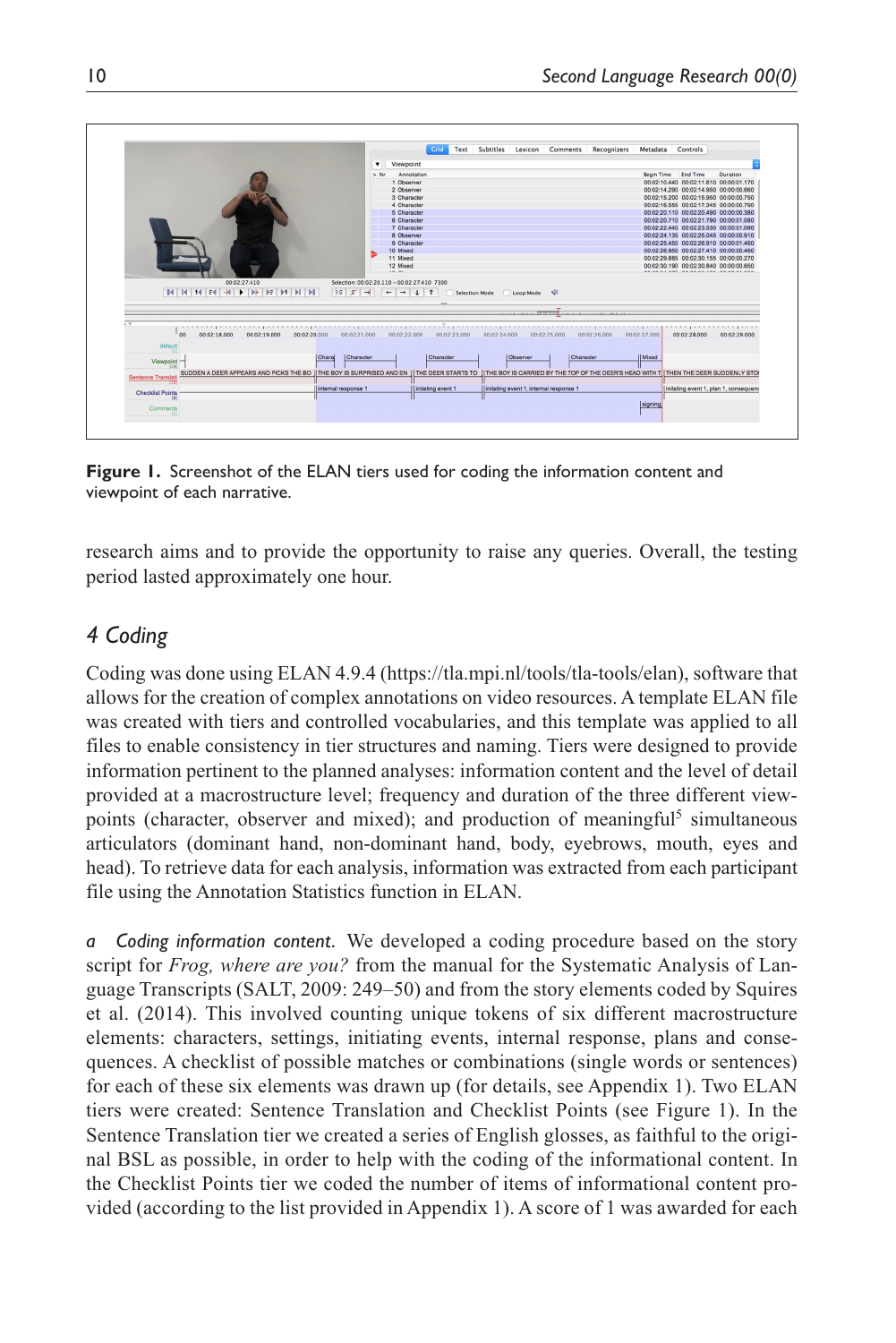

**Figure 2.** Example of a deaf signer using character viewpoint.

full item on the checklist that was provided, with a score of 0.5 for each item that was produced but not fully.6

*b Coding viewpoints.* In order to code viewpoints, we referred to Parrill's (2010) definitions for co-speech gesture, and adapted them for BSL (for further details, see Appendix 2). A new annotation segment was created on the Viewpoint tier from the start to the end of each viewpoint (see Figure 1). Viewpoint, therefore, could occur over a single sign, a series of signs, or across one or more whole sentences. If no viewpoint occurred, no annotation segment was created, and therefore it was considered that the signer was in a narrative (default) mode. A new annotation was added after to a previous annotation if there was a switch in viewpoint, or where the same viewpoint was maintained but where the information and production changed (e.g. a different character was introduced or where the same character was maintained but there was a change in articulators).

A controlled vocabulary was used, with the terms 'character', 'observer' and 'mixed'. Character viewpoint was coded when the signer was producing an internal, first person point of view which prompted the use of actions, dialogue, handling, body portioning productions, and displays of affect of a character. Generally in this viewpoint the character's head and torso are mapped to the signer's body and the size of the projected space is life-sized (see Figures 2 and 3 for two examples from deaf signers). Observer viewpoint was coded when the signer was producing an external, vantage, third person point of view which prompted the use of entity classifiers and topographic space and which gave information about path, trajectory, speed and location. In observer viewpoint the signer is not part of the event (in contrast to when they are when in character viewpoint), and so the event space is reduced and projected onto the area of space (a smaller scale) in front of the signer's body (see Figures 4 and 5 for two examples from learners). Mixed viewpoint simultaneously encodes both a character and observer point of view. For example, on occasion the deer and boy characters were represented differently: one hand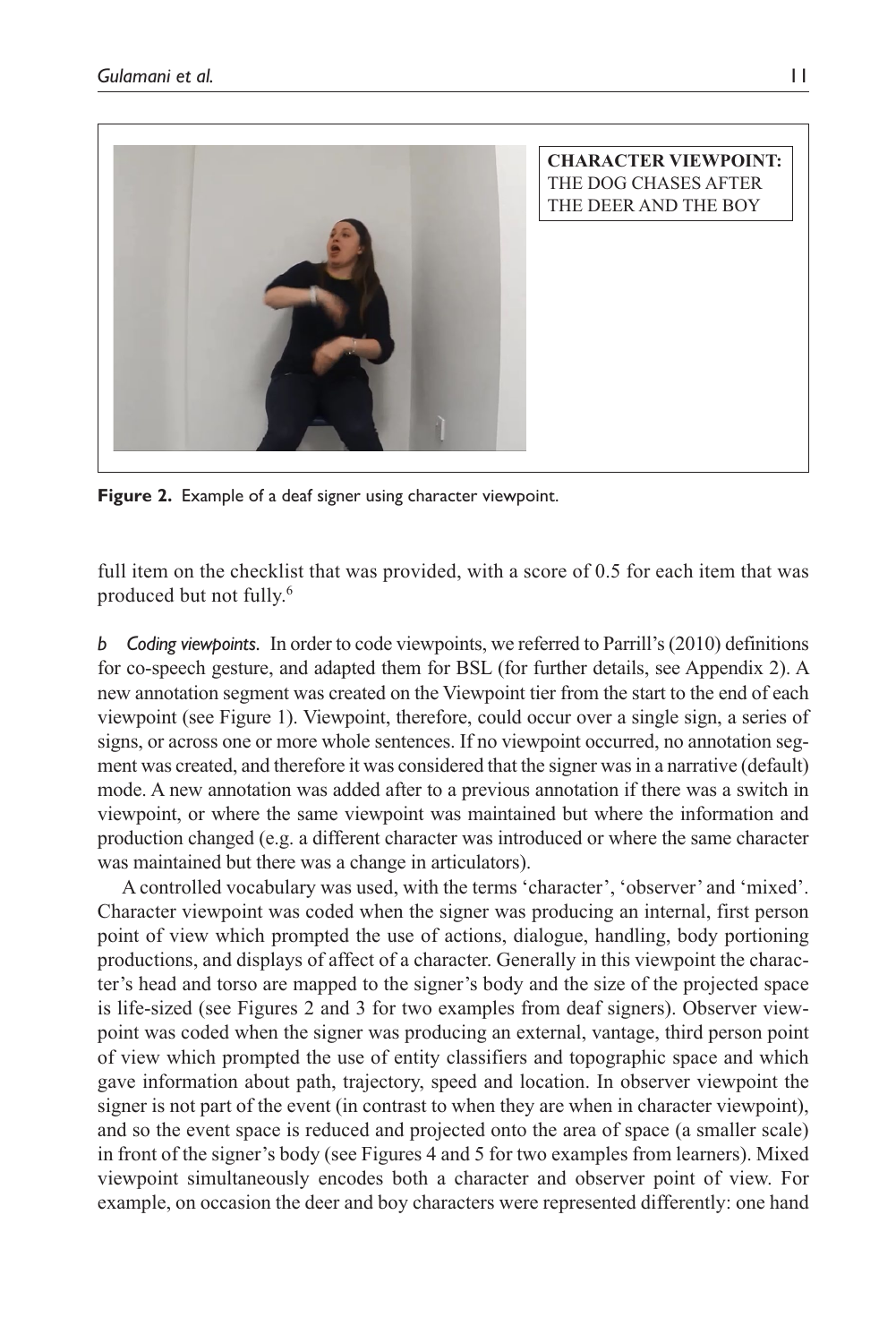

**Figure 3.** Example of a deaf signer using character viewpoint.



**Figure 4.** Example of a learner using observer viewpoint.

used an entity classifier to represent the boy on top of the deer and the other represented the antlers of the deer whilst the signer simultaneously depicted the physical movement of the deer's head. Such examples were coded as mixed viewpoint. We give a more detailed example in Section III.4.c to illustrate the richness of the information that signers were able to convey by mixing character and observer viewpoint.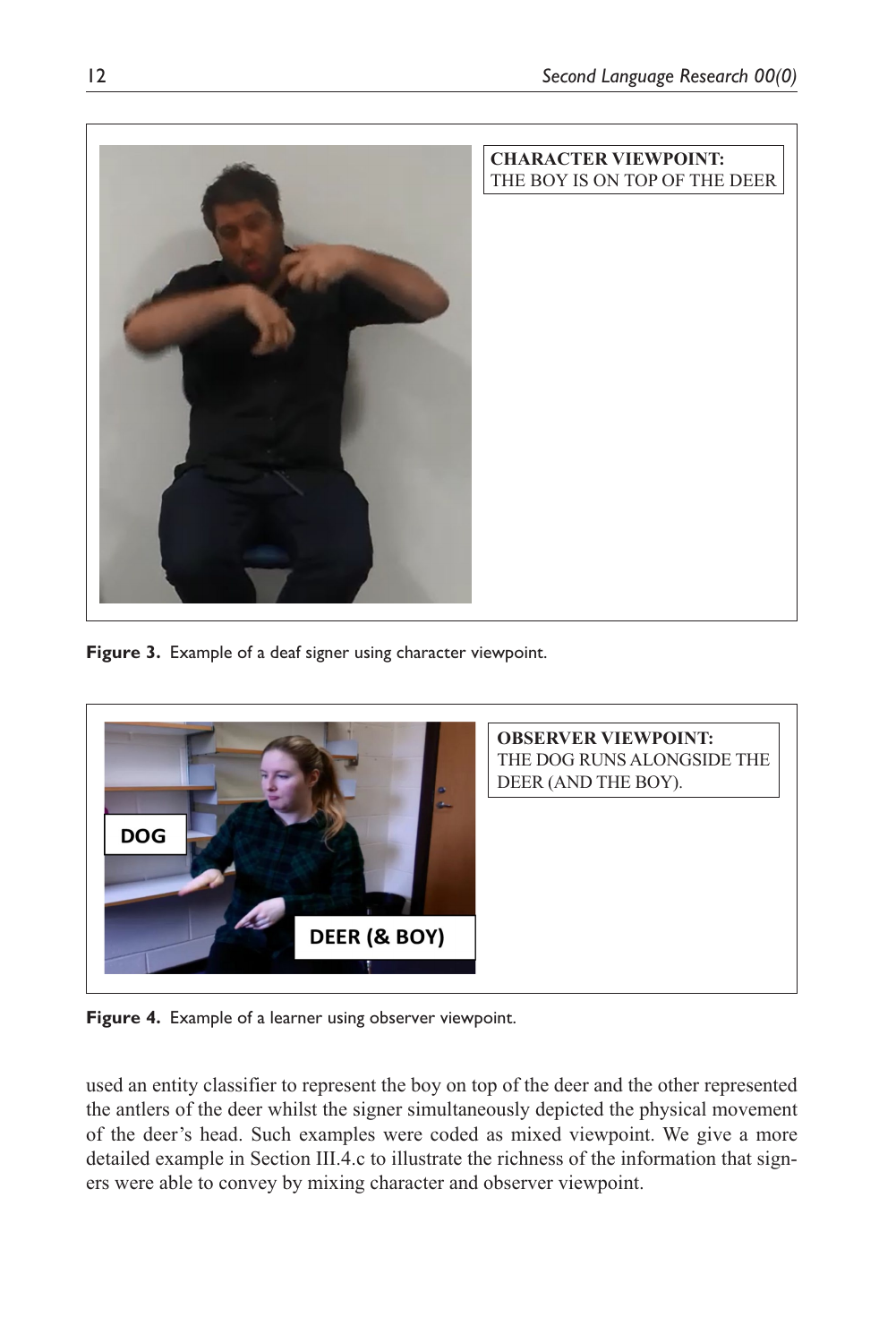

**Figure 5.** Example of a learner using observer viewpoint.

|                               |                       |              | <b>Statistics</b>  |               |             |                            |                 |
|-------------------------------|-----------------------|--------------|--------------------|---------------|-------------|----------------------------|-----------------|
|                               |                       |              |                    |               |             |                            |                 |
| <b>Annotations</b>            | <b>Annotations II</b> | <b>Tiers</b> | <b>Tier Type</b>   |               | Participant | Annotator                  | Language        |
| <b>Tiers</b>                  |                       |              |                    |               |             |                            |                 |
| <b>Select Tier:</b>           | Viewpoint             |              | $\hat{\mathbf{c}}$ |               |             | Show only root tiers       |                 |
| <b>Statistics Variables</b>   |                       |              |                    |               |             |                            |                 |
| <b>Annotation Occurrences</b> |                       | Minimal      |                    | Maxima Averag |             | Median Total Annotation Du |                 |
| Character 10                  |                       | 0.38         | 2.075              | 1.026         | 0.935       | 10.258                     | <b>ARR 200</b>  |
| 3<br>Mixed                    |                       | 0.27         | 0.65               | 0.46          | 0.46        | 1.38                       | $111 - 111$     |
| Observer 6                    |                       | 0.66         | 1.39               | 0.973         | 0.98        | 5.84                       | <b>ARR 2004</b> |
|                               |                       |              |                    |               |             |                            |                 |
|                               |                       |              |                    |               |             |                            |                 |

Figure 6. Screenshot of ELAN Annotation Statistics showing how occurrences and duration of the three different viewpoints were calculated.

The Annotation Statistics tool in ELAN was used to calculate, for each participant, the frequency of occurrence of each viewpoint (i.e. the number of annotations for each viewpoint) and the duration of each viewpoint in seconds (see Figure 6).

*c Coding articulators.* Tiers were developed for each of the seven articulators (i.e. dominant hand, non-dominant hand, body, eyebrows, mouth, eyes, head). See Appendix 3. Coders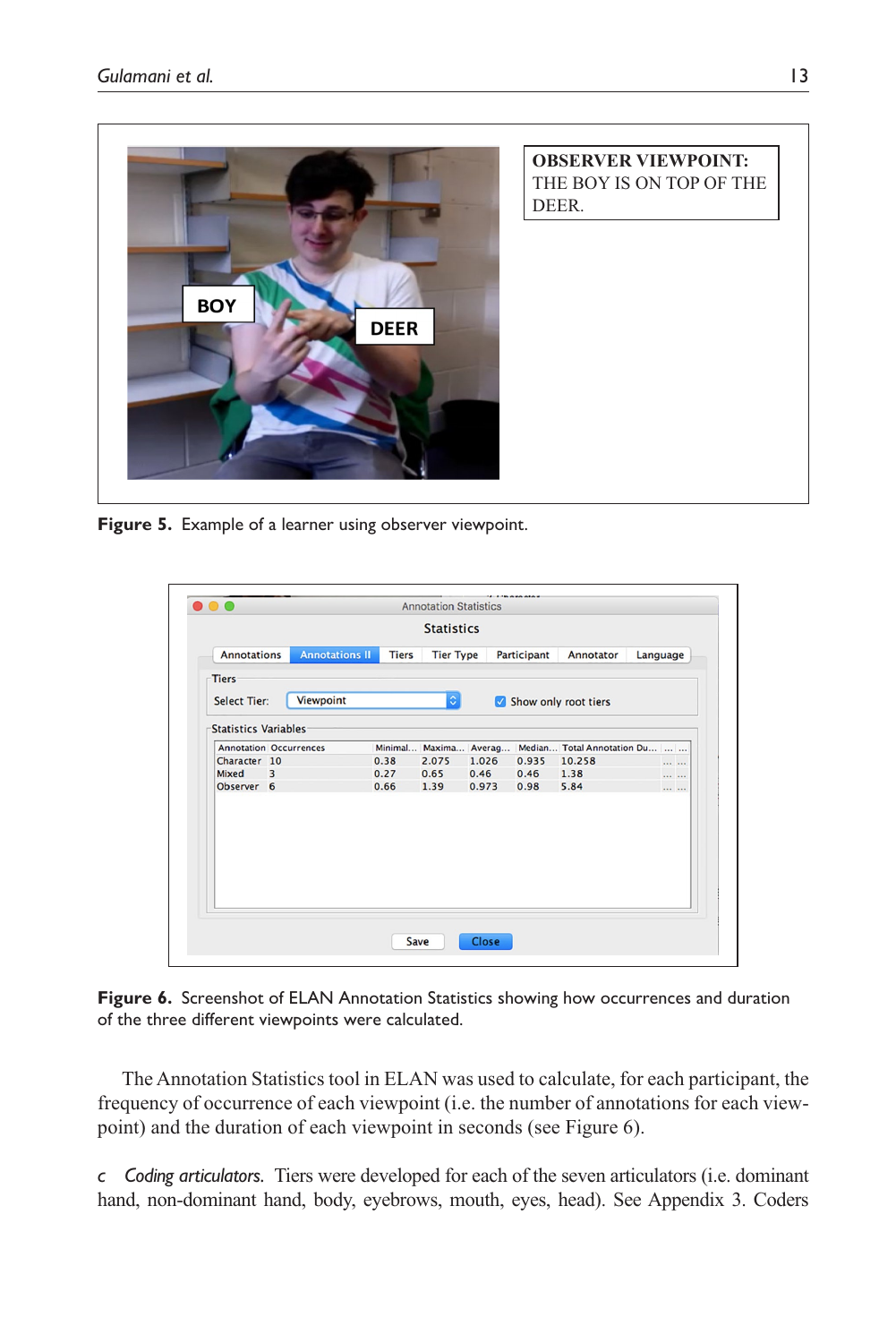|                              |                                            |                       |                                             |                          |                      | Grid Text Subtitles Lexicon Comments Recognizers Metadata Controls |                           |              |              |                                                               |            |
|------------------------------|--------------------------------------------|-----------------------|---------------------------------------------|--------------------------|----------------------|--------------------------------------------------------------------|---------------------------|--------------|--------------|---------------------------------------------------------------|------------|
|                              |                                            |                       |                                             |                          |                      |                                                                    |                           |              |              |                                                               |            |
|                              | $\cdot$                                    | Articulators-Quantity |                                             |                          |                      |                                                                    |                           |              |              |                                                               |            |
|                              | $>$ Nr                                     | Annotation<br>13      |                                             |                          |                      |                                                                    |                           |              |              | Begin Time End Time<br>00:00:00.100 00:00:01.760 00:00:01.660 | Duration   |
| 河南河边                         |                                            | 24                    |                                             |                          |                      |                                                                    |                           |              |              | 00:00:01.960 00:00:02.900 00:00:00.940                        |            |
|                              |                                            | 33                    |                                             |                          |                      |                                                                    |                           |              |              | 00:00:02 940 00:00:04 240 00:00:01.300                        |            |
|                              |                                            | 41                    |                                             |                          |                      |                                                                    |                           |              |              | 00:00:04 290 00:00:05 220 00:00:00 930                        |            |
|                              | 00:00:00.100                               |                       | Selection: 00:00:00.100 - 00:00:01.760 1660 |                          |                      |                                                                    |                           |              |              |                                                               |            |
| $14$ 14                      | $F$ $+$<br>$ b $ $ bF $ $ b1 $ $ b $ $ b $ | DSS                   | $\rightarrow$                               |                          | Selection Mode       | Loop Mode 4                                                        |                           |              |              |                                                               |            |
|                              |                                            |                       |                                             |                          |                      |                                                                    |                           |              |              |                                                               |            |
|                              | the contract of the contract of the        |                       |                                             |                          |                      |                                                                    |                           |              |              |                                                               |            |
| $A$ $V$                      |                                            |                       |                                             |                          |                      |                                                                    |                           |              |              |                                                               |            |
|                              |                                            |                       |                                             |                          |                      |                                                                    |                           |              |              |                                                               |            |
|                              | 00.000 00:00:01.000                        | 00:00:02.000          | 00:00:04.000<br>00:00:03.000<br>Observer    | 00:00:05.000<br>Observer | Observer             | 00:00:06.000<br>00:00:07.000<br>Observer                           | 00:00:08.000<br>Character | 00:00:09.000 | 00:00:10.000 | 00:00:11.000<br>Character                                     | 00:00:12.0 |
|                              |                                            |                       |                                             |                          |                      |                                                                    |                           |              |              |                                                               |            |
|                              | Observer                                   | Character             |                                             |                          |                      |                                                                    |                           |              |              |                                                               |            |
| Viewpoint                    | dom.hand                                   | dom.hand              | dom.hand                                    | dom.hand                 | dom hand Il dom hand |                                                                    | dom hand                  |              |              | dom hand                                                      |            |
| Hands:<br>114                |                                            |                       |                                             |                          |                      |                                                                    |                           |              |              |                                                               |            |
| Hands <sub>2</sub>           | nondom.hand                                | nondom.hand           | nondom.hand                                 |                          |                      | nondom.ha   nondom.hand                                            | nondom.hand               |              |              |                                                               |            |
| [12]                         |                                            |                       |                                             |                          |                      |                                                                    |                           |              |              |                                                               |            |
| Body                         |                                            |                       |                                             |                          |                      |                                                                    |                           |              |              |                                                               |            |
| <b>Brows</b>                 |                                            |                       |                                             |                          |                      |                                                                    | eyebrows                  |              |              | eyebrows                                                      |            |
| $-151$                       |                                            |                       |                                             |                          |                      |                                                                    |                           |              |              |                                                               |            |
| Mouth<br>$-063$              |                                            |                       |                                             |                          | mouth                |                                                                    | mouth                     |              |              | mouth                                                         |            |
|                              | eyegaze                                    | eyegaze               | leyegaze                                    |                          | eyegaze              | eyegaze                                                            | eyegaze                   |              |              |                                                               |            |
| Eyes                         |                                            |                       |                                             |                          |                      |                                                                    |                           |              |              |                                                               |            |
| Head                         |                                            | head                  |                                             |                          | head                 | head                                                               | head                      |              |              | Ihead                                                         |            |
|                              |                                            |                       |                                             |                          |                      |                                                                    |                           |              |              |                                                               |            |
| Articulators-Quantit<br>[15] |                                            |                       |                                             |                          |                      |                                                                    | 6                         |              |              |                                                               |            |

Figure 7. Screenshot of the ELAN tiers used for coding the articulators used in each viewpoint.

inspected each viewpoint to mark which articulators were present and meaningful. An Articulator-Quantity tier with a controlled vocabulary of ' $1 - 7$ ' was used to record the total number of articulators per viewpoint (see Figure 7). If any articulator was present in a particular viewpoint and continued into the next viewpoint with the same meaning and no additional information/description, then this articulator was only coded in the first viewpoint. To illustrate how articulators were used simultaneously, we provide two examples in Figures 8 and 9. These show a deaf signer and a learner, respectively, narrating the part of the story where the boy finds himself on top of the deer. While the deaf signer is using all seven articulators to represent the boy (dominant hand, mouth, eyes and eyebrows) and the deer (non-dominant hand, body and head), and is using mixed viewpoint, the learner is using just her hands, one for the boy and one for the deer (and is using only observer viewpoint).

All the data were coded by a fluent BSL user (first author). Any uncertainties were marked and a description of these was included in the Comments Tier. Uncertainties were resolved when revisiting files at a later date or in discussion with a second coder during reliability coding. A proportion of the data was additionally coded by a second fluent BSL user who was otherwise uninvolved with the study (existing annotations were hidden before this second coder started coding, so that their coding was independent), in order to calculate inter-rater reliability. Inter-rater reliability was calculated on the basis of data from 3 learners and 3 deaf signers, respectively representing 13% and 30% of participants in those groups. For the detail captured by the narratives, an intraclass correlation to measure consistency of coding using a two-way random effects model (where both people effects and measures effects are random) revealed excellent inter-rater consistency for the learners' data, intraclass correlation = .995 (95% CI = .986 – .998),  $p <$ .001, and also for the deaf signers' data, intraclass correlation = .963 (95% CI = .901 – .986),  $p < .001$ . For the frequency of viewpoints, there was again excellent consistency: for learners, intraclass correlation = .998 (95% CI = .991 – 1.000),  $p < .001$ , and for deaf signers, intraclass correlation = .997 (95% CI = .986 – .999), *p* < .001. Consistency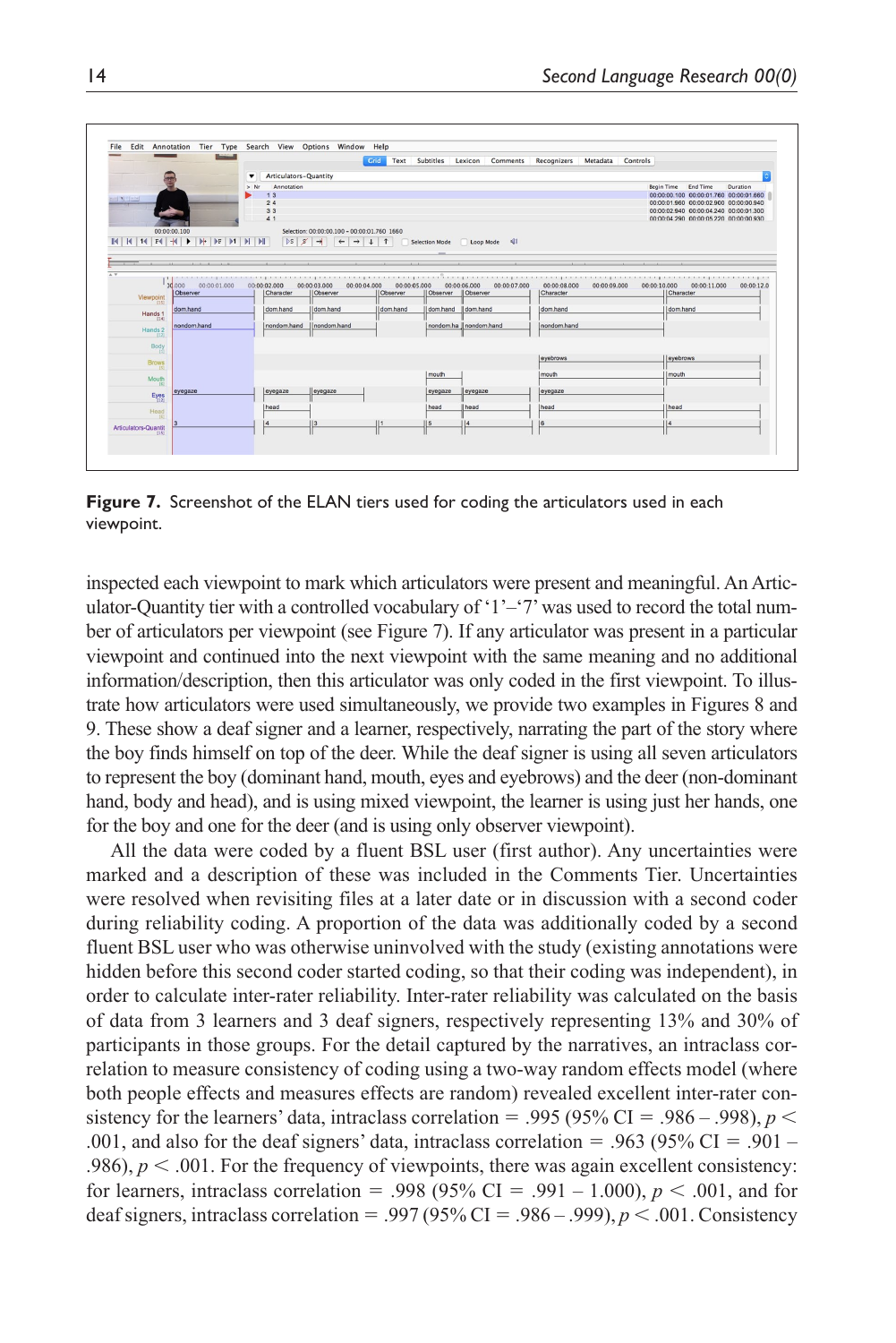

Figure 8. Example of a deaf signer using 7 articulators simultaneously. **Figure 8.** Example of a deaf signer using 7 articulators simultaneously.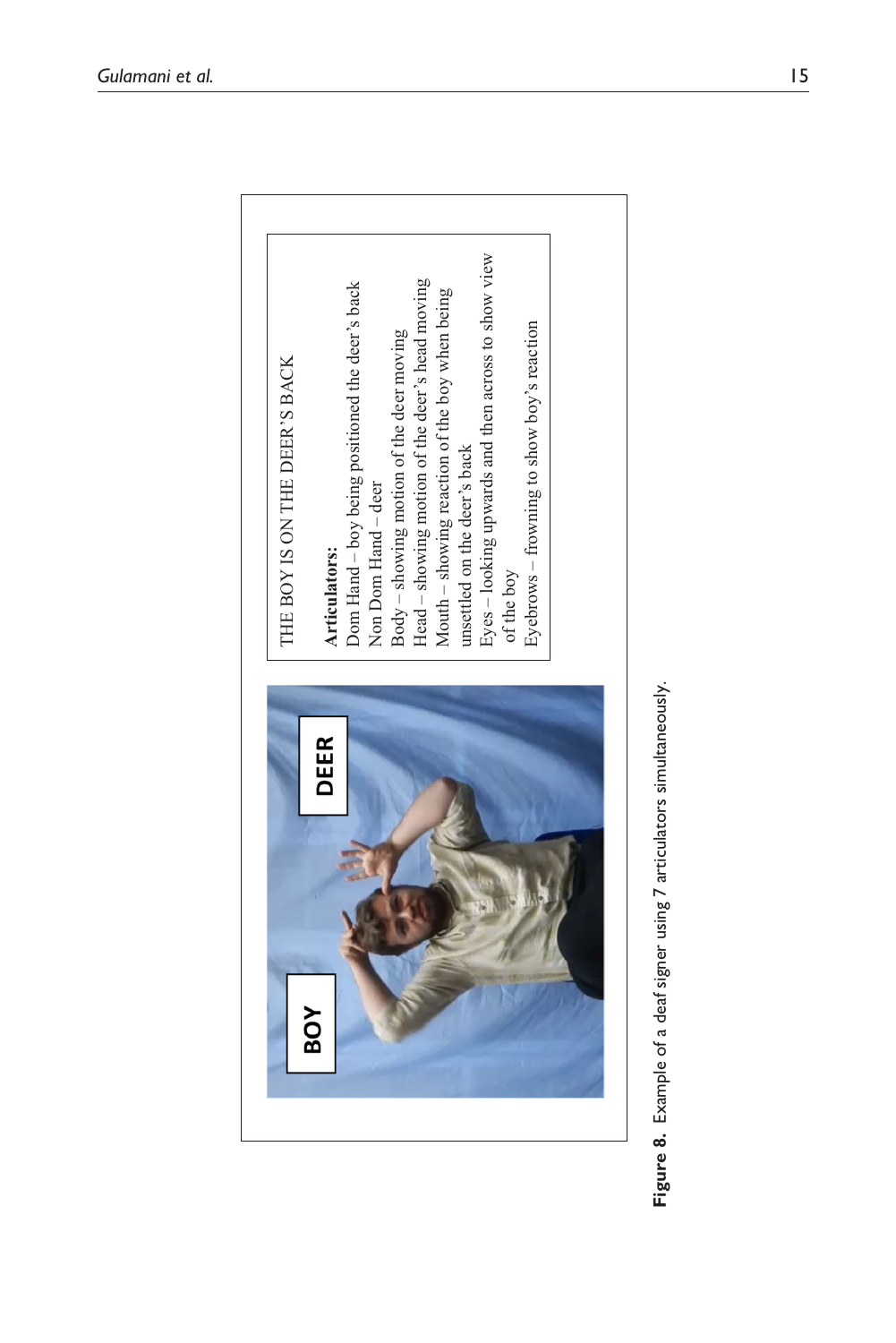

**Figure 9.** Example of a learner using 2 articulators simultaneously.

was also excellent for the number of articulators for both learners, intraclass correlation  $= .971$  (95% CI  $= .929 - .988$ ),  $p < .001$ , and for deaf signers, intraclass correlation  $=$ .981 (95% CI = .953 – .992),  $p < .001$ . Any areas of disagreement were revisited and discussed until final agreement was achieved.

# **IV Results**

We compared the two groups on a number of different measures. Unless data were nonnormally distributed, we used parametric tests (independent measures *t*-tests, ANOVA) in our analyses, despite the uneven group sizes, because running the analyses with nonparametric versions of these tests gave the same results.

# *Analysis 1: Duration of the narratives*

First, we report on the duration of the section of the narrative that was coded for analysis. For the deaf group, the mean duration was 41.80 seconds (SD = 13.46; range =  $26-70$ ), and for the learners it was 50.48 seconds (SD = 24.12; range = 16–119). An independent samples *t*-test revealed that this difference in duration was not significant,  $t(31) = -1.06$ ,  $p =$ .297. The similarity in overall durations means that our analyses could proceed using raw counts for frequency and total duration of viewpoints, without needing to administer a correction for differing opportunities to produce the measures of interest. Although the duration of the narratives varied greatly between participants, this was the case within both groups.

# *Analysis 2: Information content in the narratives*

Next, we report on the information contained in the two groups' narratives. These data are presented in Table 2, together with the results of a set of non-parametric independent samples *t*-tests. The analysis shows that the learners expressed less information than the deaf signers with respect to all the features of the narrative measured in this analysis, namely the numbers of characters, settings, initiating events, internal responses, plans and consequences.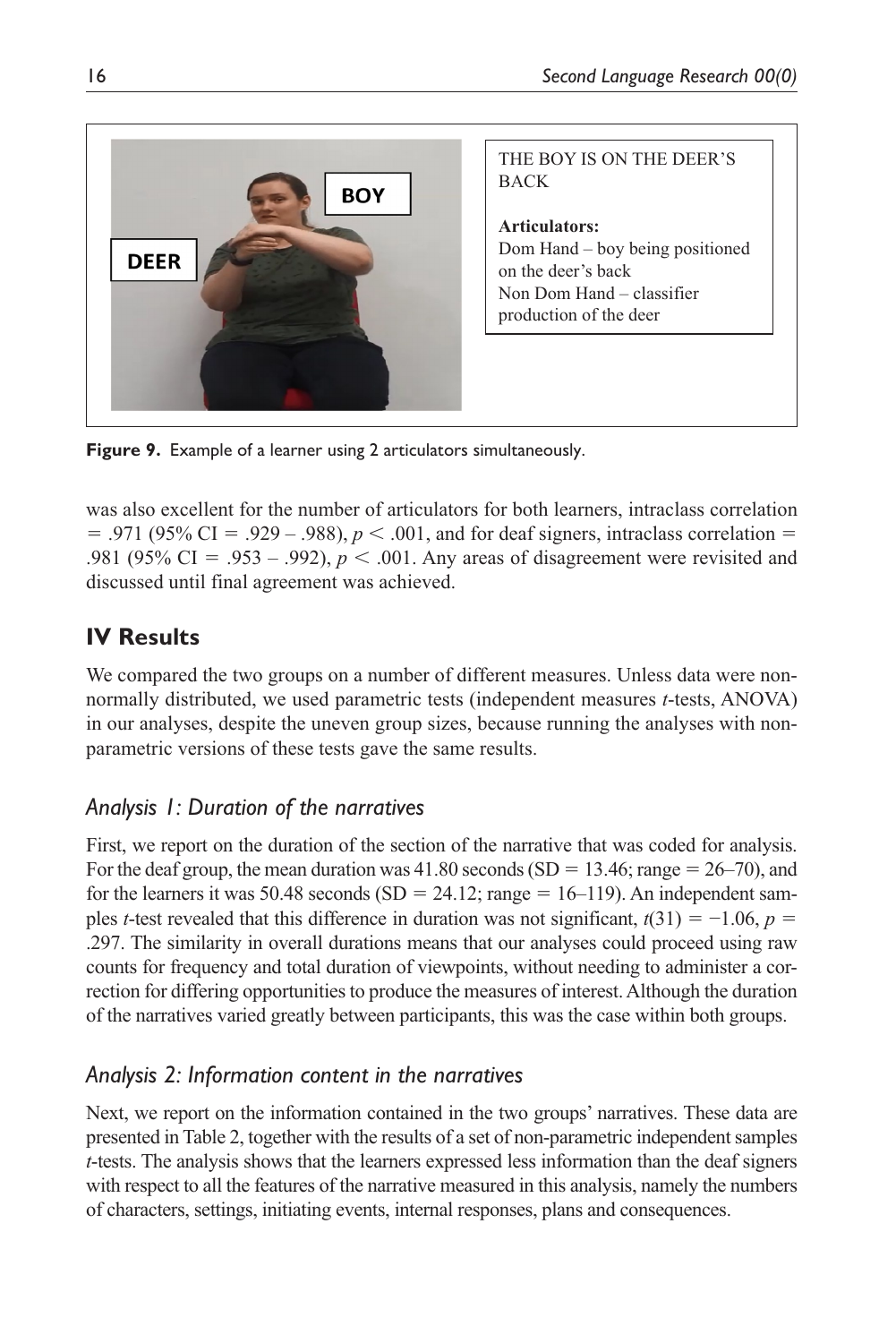| Table 2. Information content in the narratives. |                            |      |     |                                 |                       |                        |  |                                                                           |                                        |  |
|-------------------------------------------------|----------------------------|------|-----|---------------------------------|-----------------------|------------------------|--|---------------------------------------------------------------------------|----------------------------------------|--|
| the<br>Information contained in<br>narrative    | Deaf signers<br>$(n = 10)$ |      |     |                                 | earners<br>$(n = 23)$ |                        |  | Results of non-parametric independent samples<br>tests                    |                                        |  |
|                                                 |                            |      |     |                                 |                       |                        |  | Mean SD Median Min-Max Mean SD Median Min-Max Mann-Whitney U Wilcoxon W Z |                                        |  |
| Number of characters                            |                            | 0.69 |     |                                 |                       | 0.72                   |  |                                                                           |                                        |  |
| Number of settings                              | 3.95<br>4.70<br>8.85       |      |     |                                 |                       |                        |  |                                                                           |                                        |  |
| Number of initiating events                     |                            | 0.95 | 5.8 | $3 - 6$<br>$-6$<br>$-7$<br>$-7$ | 25558<br>25558        | $1.46$<br>2.12<br>1.29 |  | 5<br>5 5 5 5 6<br>5 6 7 5 8<br>5 9 5 9 6                                  | $3.16**$<br>2.73**<br>3.13**<br>2.81** |  |
| Number of internal responses                    | 3.80                       | 1.87 |     |                                 |                       |                        |  |                                                                           |                                        |  |
| Number of plans                                 | 1.70                       | 0.48 |     | $\Gamma$                        | $\overline{76}$       | 0.89                   |  |                                                                           |                                        |  |
| Number of consequences                          | 2.00                       | 0.71 |     | $\mathbf{r}$                    | SS.                   | 0.63                   |  | $\frac{0}{2}$                                                             | 3.90***                                |  |
| Notes. *p < .05. **p < .01. ***p < .001         |                            |      |     |                                 |                       |                        |  |                                                                           |                                        |  |

| !           |
|-------------|
| í           |
| ı<br>nn+nn- |
|             |
|             |
| )<br>!<br>i |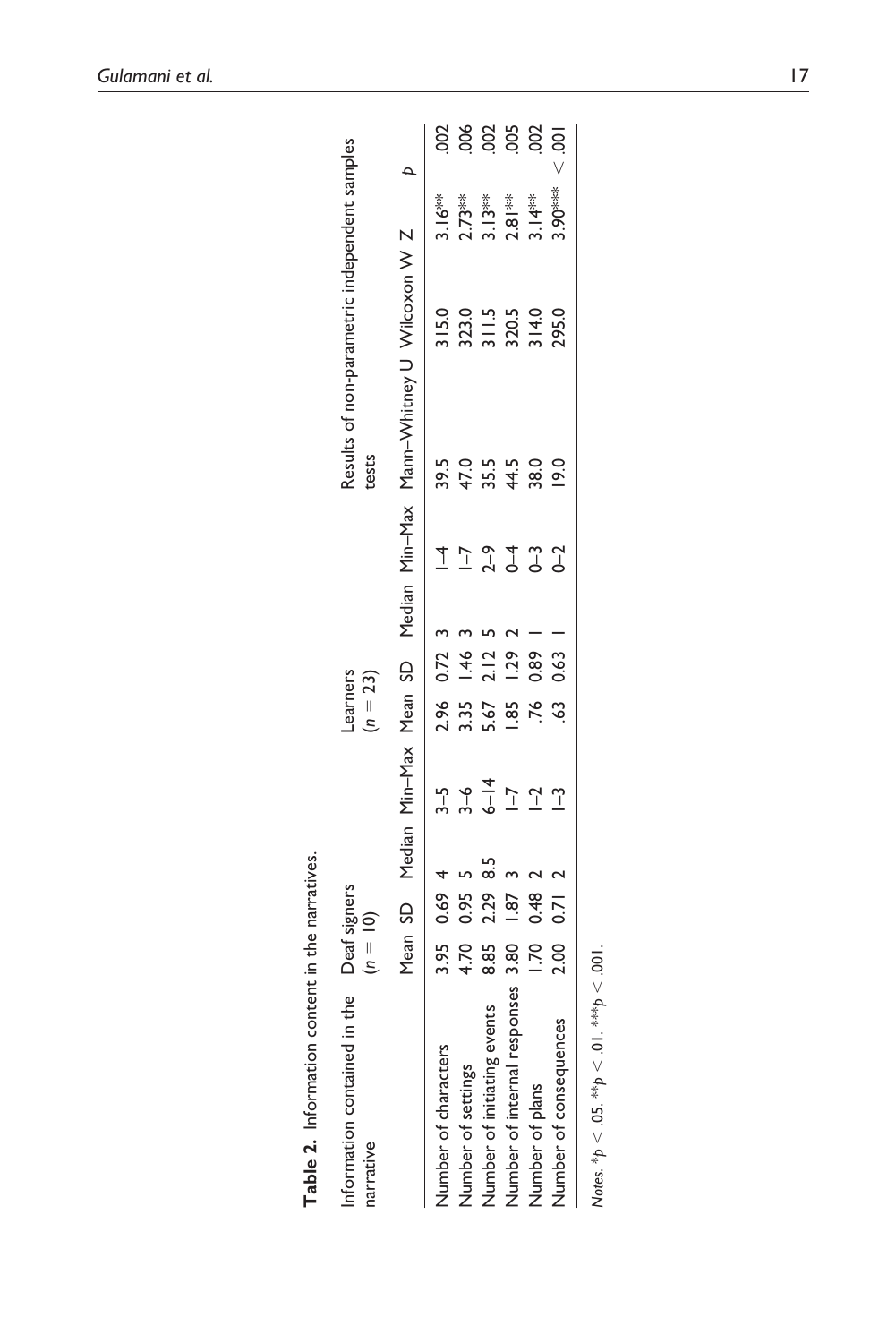| Viewpoint Deaf signers $(n = 10)$ |                    |                            |                  | Learners ( $n = 23$ ) |                    |                 | Results of parametric | independent samples t-tests |
|-----------------------------------|--------------------|----------------------------|------------------|-----------------------|--------------------|-----------------|-----------------------|-----------------------------|
|                                   | Mean SD            |                            | Min-Max Mean SD  |                       |                    | Min-Max $t$     |                       | D                           |
| Character                         | $18.90 \quad 6.31$ |                            | $10 - 27$        | 9.43                  |                    | $5.99$ $1 - 23$ | $4.11***$             | $<$ .001                    |
| Observer<br>Mixed                 |                    | $6.90$ $3.41$<br>2.10 2.02 | $ - $<br>$0 - 7$ | 5.91<br>- 57          | $0.99 \quad 0 - 4$ | $2.45$ $2 - 10$ | .94<br>$2.95**$       | .353<br>.006                |

**Table 3.** Frequency with which different viewpoints were used by the two groups.

*Note*. \**p* < .05. \*\**p* < .01. \*\*\**p* < .001.

## *Analysis 3: Frequency and total duration of different viewpoints*

The frequency with which the two groups chose the different viewpoint options is presented in Table 3. A 3(viewpoint: character, observer, mixed) x 2(group: deaf signers, learners) repeated measures ANOVA revealed main effects of viewpoint,  $F(2,62)$  = 74.03,  $p < .001$ , partial eta squared = .705; and of group,  $F(1,31) = 22.10, p < .001$ , partial eta squared  $=$  .416; and an interaction between viewpoint and group,  $F(2,62) =$ 9.97,  $p < .001$ , partial eta squared  $= .243$ . To investigate the main effect of viewpoint within each group, a set of paired samples *t*-tests were carried out which revealed that character viewpoint was used more frequently than observer viewpoint by both the deaf signers and the learners,  $t(9) = 5.37$ ,  $p < .001$  and  $t(22) = 2.46$ ,  $p = .022$ , respectively; character viewpoint was used more frequently than mixed viewpoint,  $t(9) = 8.97$ ,  $p <$ .001 and  $t(22) = 7.46$ ,  $p < .001$ , respectively; and observer viewpoint was used more frequently than mixed viewpoint,  $t(9) = 3.26$ ,  $p = .010$ , and  $t(22) = 8.28$ ,  $p < .001$ , respectively.

A set of independent samples *t*-tests comparing the two groups for each viewpoint is presented in Table 3. The deaf signer group used the character viewpoint and mixed viewpoint significantly more frequently than the learner group. In contrast, there was no significant group difference in the frequency with which observer viewpoint was used.

Investigating the total duration of different viewpoints used by the two groups reveals a different pattern (Table 4). For duration, there was again a significant main effect of viewpoint,  $F(2,62) = 35.19$ ,  $p < .001$ , partial eta squared = .532. However, there was no main effect of group,  $F(1,31) = .08$ ,  $p = .779$ , partial eta squared = .003; and no interaction between viewpoint and group,  $F(2,62) = 1.95$ ,  $p = .151$ , partial eta squared = .059. The main effect of viewpoint was driven by participants spending significantly longer in character viewpoint than observer viewpoint,  $t(32) = 3.84$ ,  $p = .001$ ; significantly longer in character viewpoint than mixed viewpoint,  $t(32) = 7.97$ ,  $p < .001$ ; and significantly longer in observer viewpoint than mixed viewpoint,  $t(32) = 7.56$ ,  $p < .001$ .

Despite the interaction between viewpoint and group not reaching significance, the effect size was medium (Cohen, 1988), so we ran a set of independent-samples *t*-tests to test for group differences in the amount of time spent in the different viewpoints. The results of this analysis are presented in Table 4. The learner group spent significantly longer in observer viewpoint than the deaf signer group. In contrast, there were no significant group differences in the amount of time spent in character viewpoint or in mixed viewpoint.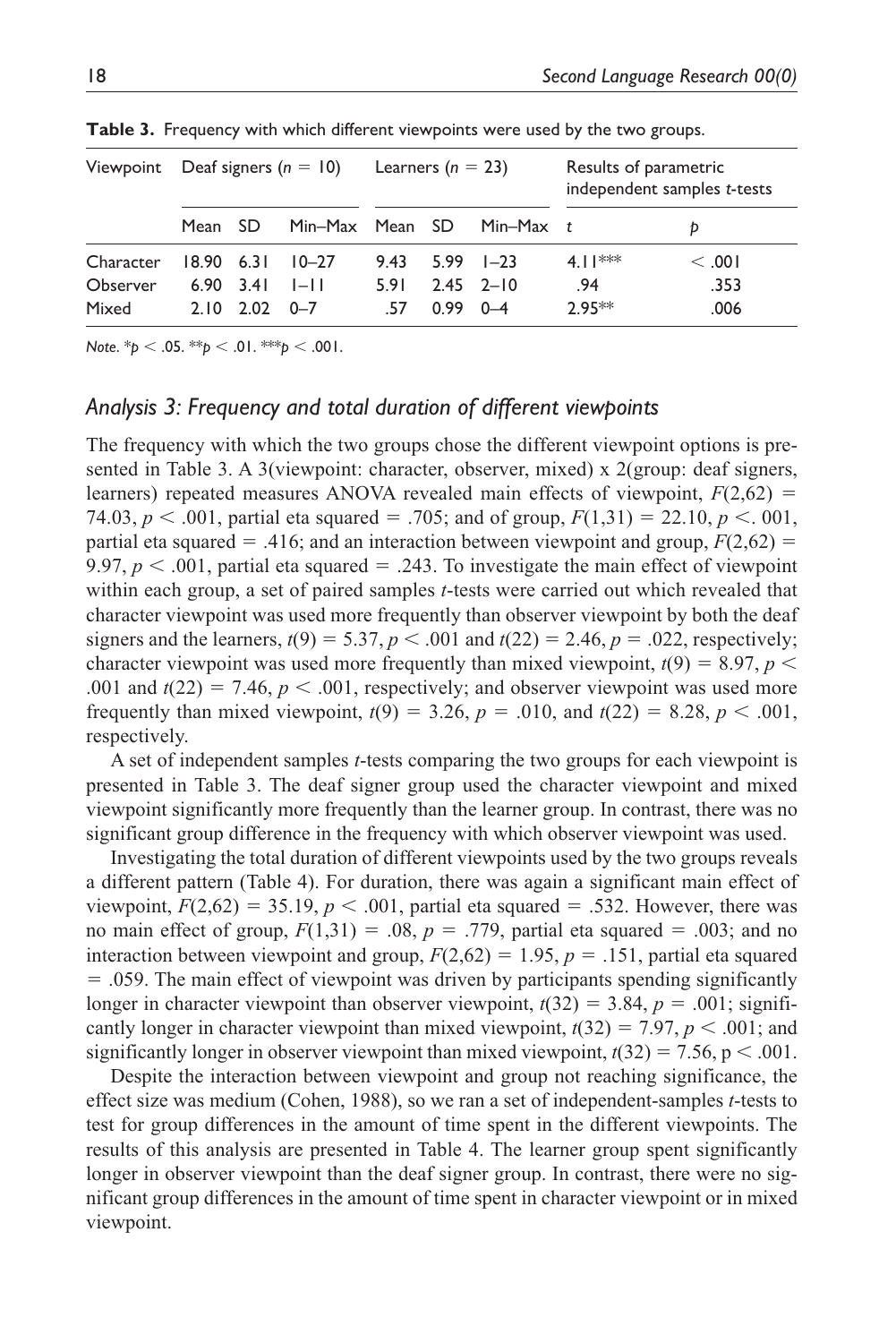|          |         | Viewpoint Deaf signers ( $n = 10$ ) Learners ( $n = 23$ ) |  |             |            | Results of parametric<br>independent samples t- tests |
|----------|---------|-----------------------------------------------------------|--|-------------|------------|-------------------------------------------------------|
|          | Mean SD | Min–Max Mean SD                                           |  | Min-Max $t$ |            |                                                       |
|          |         | Character 17.55 8.39 8.98-35.25 14.07 11.62 0.86-50.13    |  |             | - 85       | .401                                                  |
| Observer |         | 4.84 3.09 0.66-9.18 8.20 3.63 2.43-15.57 $-2.55*$         |  |             |            | .016                                                  |
| Mixed    |         | $1.79$ 2.37 0.0–8.31 .67 1.25 0.0–5.38                    |  |             | <b>179</b> | .083                                                  |

**Table 4.** Total duration, in seconds, of different viewpoints used by the two groups.

*Note*. \**p* < .05. \*\**p* < .01. \*\*\**p* < .001.

The main findings of this third analysis can be summarized as follows: (1) deaf signers adopted character viewpoint significantly more frequently than learners did, and (2) although deaf signers and learners adopted observer viewpoint with similar frequency, learners remained in observer viewpoint for longer than deaf signers did.

## *Analysis 4: Number of separate articulators used simultaneously within each viewpoint*

In this final analysis, we investigated how many articulators were used simultaneously while the narrator was in a particular viewpoint. Up to seven articulators could be used at any one time, namely, the dominant hand, non-dominant hand, body, eyebrows, mouth, eyes and head. Table 5 presents the mean frequency with which participants in each group used 1–7 articulators. Non-parametric comparisons were used because some cells had the value zero. The analyses reveal that learners used  $1-3$  articulators more frequently than the deaf signers; for 4 articulators, there was no difference; and deaf signers used 5–7 articulators more frequently than learners. For learners, the number of articulators used simultaneously peaked at 3–4, whereas for deaf signers it peaked at 6.

To further contextualize the data, we provide details on how frequently each of the 7 articulators was used. We present these data in Table 6, as percentages calculated as the number of times the articulator was used in a viewpoint divided by the number of viewpoints. While it is not fully appropriate to carry out inferential statistics on data we did not plan to analyse, the descriptive statistics show that both groups use non-manual articulators to a lesser extent than the hands.

## **V Discussion**

There is relatively little quantitative and qualitative research into how hearing adults learn sign languages as an L2, despite the practical importance of this topic for sign language pedagogy and its theoretical importance for theories of second language learning. In the current study we collected signed narratives (using the *Frog story*) in a group of intermediate level learners and a group of deaf native/early learners of BSL. Our aims were to reveal some of the challenges that learners of a sign language face when producing a signed narrative. We discovered that learners produced narratives that were just as long as the deaf signers' narratives, but that contained less information. Although learners were able to take on character viewpoint, they seemed less comfortable than deaf signers in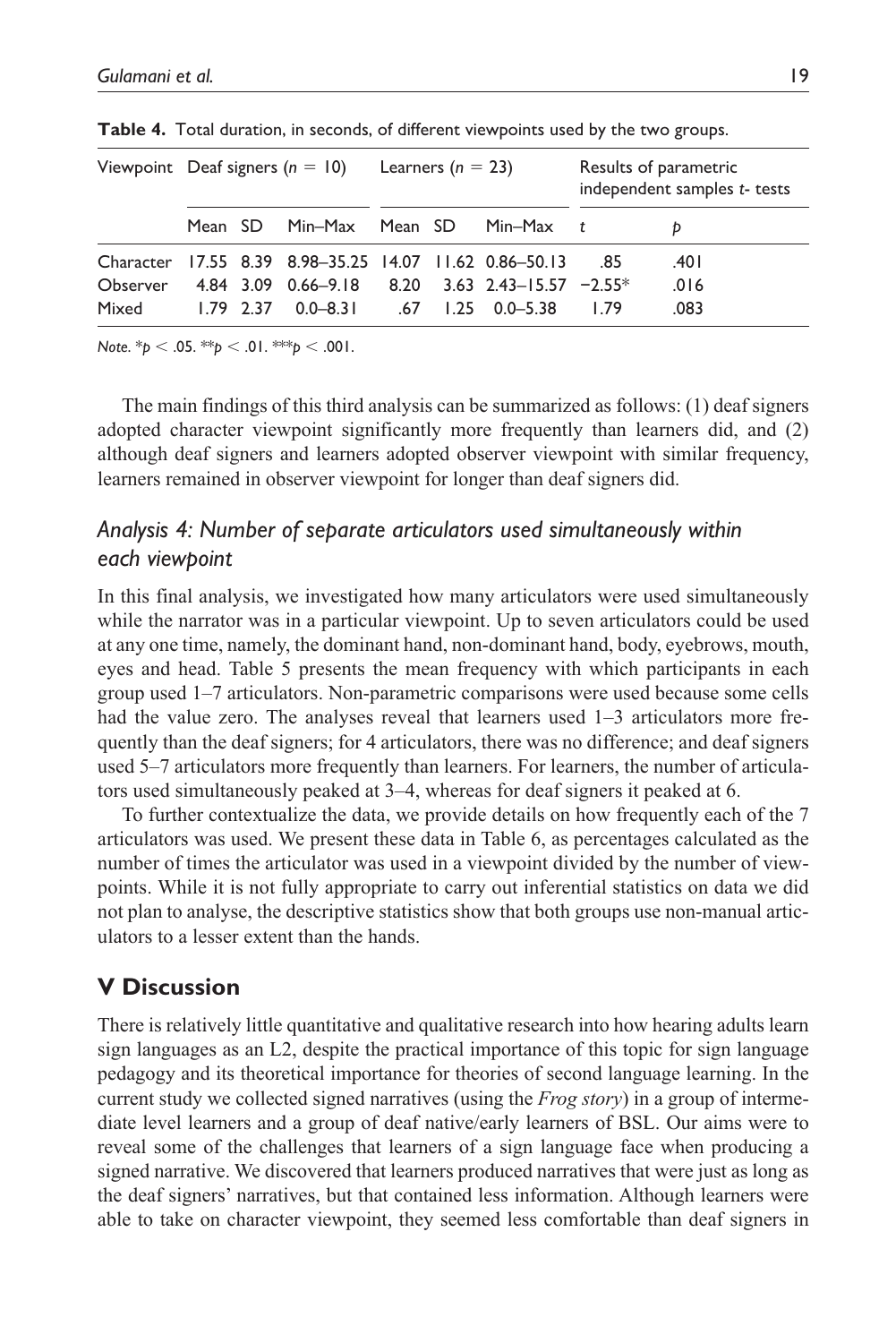|                   | Table 5. Frequency which different numbers of articulator: |                          |                                 |
|-------------------|------------------------------------------------------------|--------------------------|---------------------------------|
| Niimhar of        | Deaf signers $(n = 10)$                                    | s (n = 23)<br>earners i. | Results of non-parametric inder |
| <br>$\frac{1}{2}$ |                                                            |                          |                                 |

| <b>Table 5.</b> Frequency whi                        |                    |      |          | ich different numbers of articulators were used simultaneously. |                       |                 |                        |                                                     |                                    |                                 |                                                                                                                                                                                                                                                                              |
|------------------------------------------------------|--------------------|------|----------|-----------------------------------------------------------------|-----------------------|-----------------|------------------------|-----------------------------------------------------|------------------------------------|---------------------------------|------------------------------------------------------------------------------------------------------------------------------------------------------------------------------------------------------------------------------------------------------------------------------|
| Number of Deaf signers $(n = 10)$                    |                    |      |          |                                                                 | Learners ( $n = 23$ ) |                 |                        | Results of non-parametric independent samples tests |                                    |                                 |                                                                                                                                                                                                                                                                              |
| articulators                                         | Mean <sub>SD</sub> |      |          | Median Min-Max                                                  |                       |                 | Mean SD Median Min-Max | Mann Whitney U Wilcoxon W Z                         |                                    |                                 |                                                                                                                                                                                                                                                                              |
|                                                      |                    |      |          |                                                                 | 0.65                  | 83              |                        |                                                     | 120.00                             | $-2.42*$                        |                                                                                                                                                                                                                                                                              |
|                                                      |                    |      |          |                                                                 |                       | 2.41            |                        |                                                     |                                    |                                 |                                                                                                                                                                                                                                                                              |
|                                                      | P.                 |      |          |                                                                 | 2.48                  | 1.93            |                        |                                                     |                                    | $-3.44**$<br>$-3.12**$<br>$-62$ |                                                                                                                                                                                                                                                                              |
|                                                      | 3.80               | 2.10 |          |                                                                 | 3.70                  | $-66$           |                        |                                                     |                                    |                                 |                                                                                                                                                                                                                                                                              |
|                                                      | 5.60               |      | o        |                                                                 | 2.61                  | $\overline{17}$ |                        |                                                     | 85.00<br>91.50<br>375.00<br>302.50 | $-3.51***$                      | $\frac{1}{2}$<br>$\frac{1}{2}$<br>$\frac{1}{2}$<br>$\frac{1}{2}$<br>$\frac{1}{2}$<br>$\frac{1}{2}$<br>$\frac{1}{2}$<br>$\frac{1}{2}$<br>$\frac{1}{2}$<br>$\frac{1}{2}$<br>$\frac{1}{2}$<br>$\frac{1}{2}$<br>$\frac{1}{2}$<br>$\frac{1}{2}$<br>$\frac{1}{2}$<br>$\frac{1}{2}$ |
|                                                      | 9.40               |      |          |                                                                 | 1.78                  | 2.78            |                        |                                                     | 288.00                             | -4.10 ***                       |                                                                                                                                                                                                                                                                              |
|                                                      | $\frac{8}{100}$    |      | $\infty$ |                                                                 | 0.74                  | 1.45            |                        |                                                     | 296.00                             | $-3.96***$                      | $\overline{5}$                                                                                                                                                                                                                                                               |
| Notes. * $p < .05$ . ** $p < .01$ . *** $p < .001$ . |                    |      |          |                                                                 |                       |                 |                        |                                                     |                                    |                                 |                                                                                                                                                                                                                                                                              |

Notes. \*p < .05. \*\*\*p < .01. \*\*\*p < .001.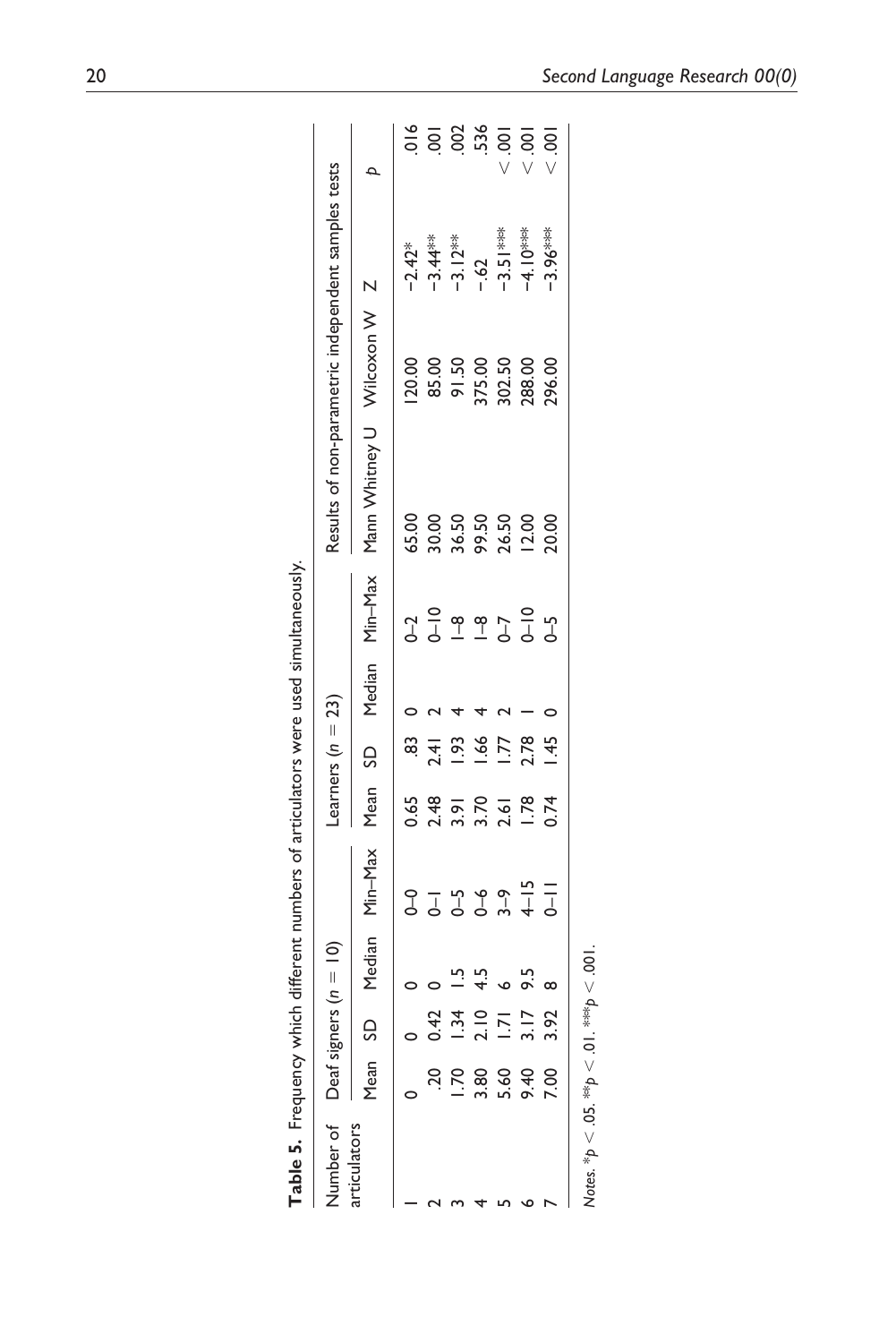|                                        |                                    | Table 6. Mean (SD) percentages of articulator use. |                                |                               |                                |                                |                              |
|----------------------------------------|------------------------------------|----------------------------------------------------|--------------------------------|-------------------------------|--------------------------------|--------------------------------|------------------------------|
|                                        | <b>Dominant</b><br>hand            | Non-dominant<br>hand                               | Body                           | Eyebrows                      | Mouth                          | Eyes                           | Head                         |
| <b>Deaf signers</b><br><b>Learners</b> | (4.02)<br>(0.95)<br>97.43<br>99.70 | 77.52 (11.09)<br>91.20 (7.08)                      | 51.30 (22.30)<br>26.91 (19.77) | 21.48 (14.83)<br>58.70 (7.15) | 59.92 (20.87)<br>90.20 (10.48) | 88.00 (10.14)<br>62.83 (21.23) | 4.50(15.35)<br>33.22 (18.23) |

84.50 (15.35)<br>33.22 (18.23)

91.20 (7.08)<br>77.52 (11.09)

Deaf signers Learners

| į                             |  |
|-------------------------------|--|
|                               |  |
|                               |  |
| percentages of articulator us |  |
| į<br>ć                        |  |
| ă                             |  |
| $\dot{\mathbf{z}}$            |  |
|                               |  |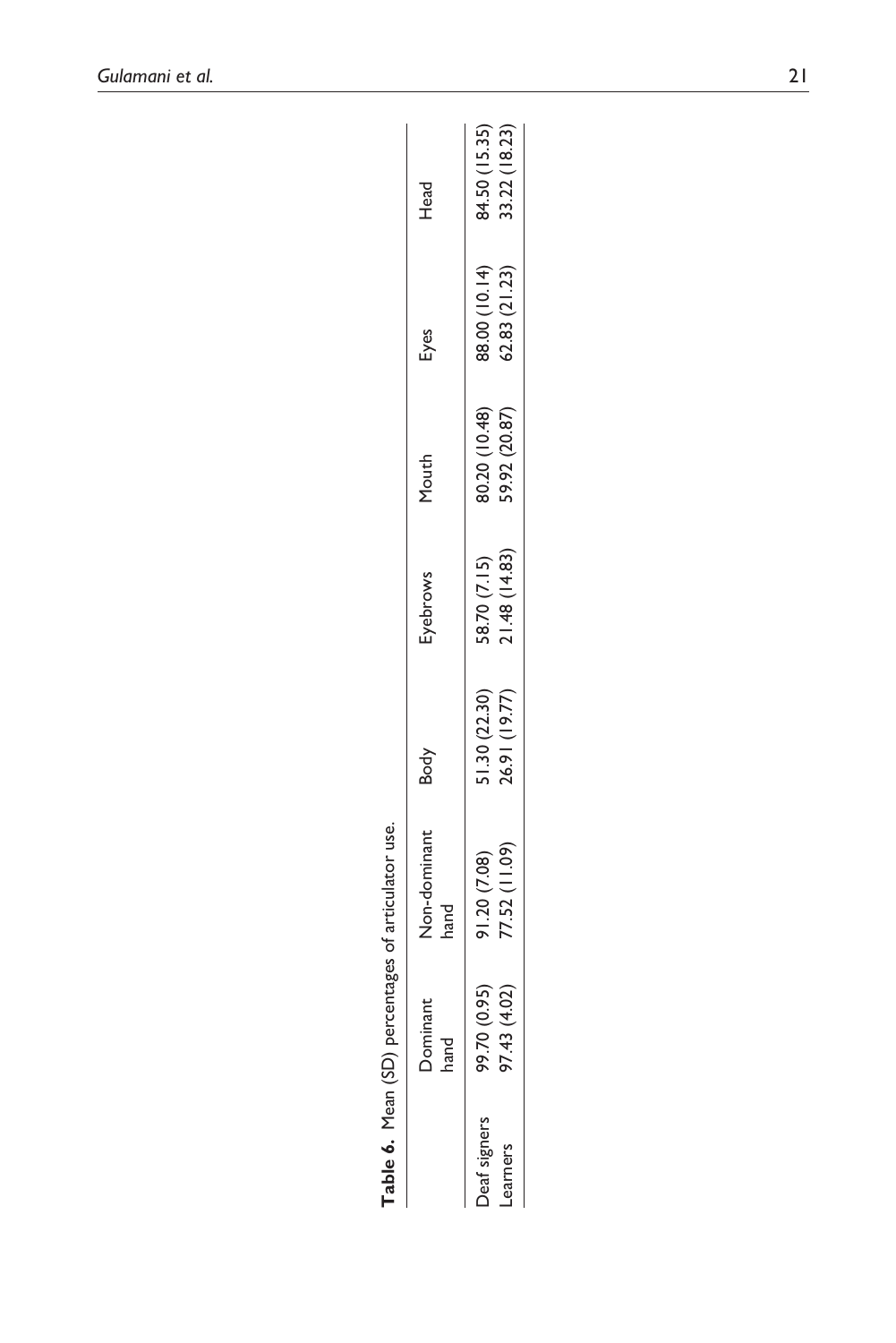using it. Specifically, learners used character viewpoint less frequently than deaf signers, and although they spent just as long as deaf signers in that viewpoint, they spent longer than deaf signers in observer viewpoint, suggesting that they found observer viewpoint easier than character viewpoint. Finally, learners were limited compared to deaf signers in the numbers of articulators that they used simultaneously. We discuss each of these findings in relation to whether they represent challenges that have been previously documented in the second language research literature as universal learner patterns, or whether they might be particularly unique to learning a sign language.

Our participants were able to produce narratives that did not differ significantly in duration from those of the deaf signers. There was great variability in the duration of narratives within both groups, as has been found in a previous study that compared the narratives of deaf signers and of hearing adults who were learning Catalan Sign Language (Bel et al., 2015). Nevertheless, the learners produced less informational content in their narratives with respect to all the features that we analysed, namely the numbers of characters, settings, initiating events, internal responses, plans and consequences. This suggests that our learners had not yet mastered all the linguistic elements involved in narrative to a high enough degree of automaticity to bring them together simultaneously. In summary, they operated following universal learner patterns and at this point in their learning reduced the linguistic detail they produced in order to cope with the high task demands (Service, 1992; Miyake and Friedman, 1998). Narrative is a high-level task for second language learners because it requires them to understand the stimuli, plan the message, select linguistic items, attend to pragmatic rules, monitor their own performance and – in the case of signing – maintain their signing rate. All of these general cognitive demands are likely to influence why L2 signers, as would be the case for L2 learners more generally, produce qualitatively poorer narratives than fluent signers.

Other challenges might be more specific to learning to produce narrative in the signed modality. One potential challenge is the requirement to encode language information across multiple articulators, i.e. the two hands, body, eyebrows, mouth, eyes and head (Sandler, 2012). We purposely chose to code a section of the *Frog story* which featured more than two characters and which we therefore expected to challenge learners with the need to express information about multiple characters, potentially at the same time. The linguistic demands of constructing a coherent signed narrative are high. At the conceptual level two aspects of space need to be coordinated and expressed through character or observer viewpoint choices (Perniss, 2007; Emmorey and Tversky, 2002; Emmorey et al., 2000). This complexity is revealed by differences in deaf and L2 learners. For example, complex motion events involving the deer, boy and dog were expected to challenge learners' ability to represent all three characters. Learners were able to use multiple articulators simultaneously, but not nearly to the same extent as deaf signers. The differences were striking: whereas learners most commonly used 3–4 articulators at the same time, deaf signers most commonly used 6, and frequently 7. This type of learner pattern is arguably specific to learning a sign language, as in spoken languages learners need to master elements within a more constrained set of articulators (the speech production system) rather than across the hands, face, eyes and torso. Of course, the underlying reason for reducing the number of articulators may well be because of a general learner constraint: the cognitive load to manage all of these articulators simultaneously is high and production accuracy is therefore fragile in L2 learners.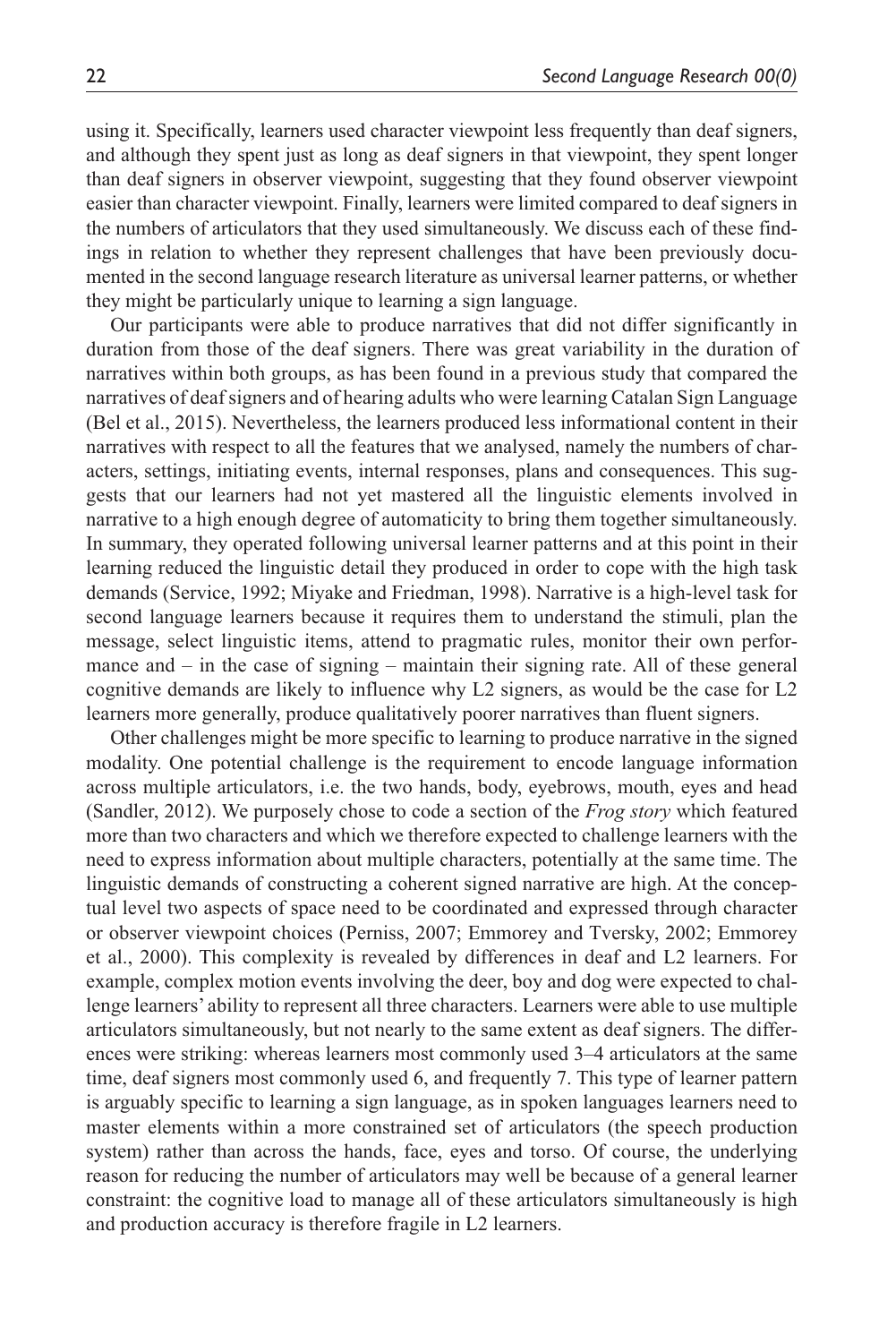In Figures 8 and 9 earlier we showed an example from a deaf signer and from a learner of a particular scene in the narrative where the boy finds himself on top of the deer, and we used this example to illustrate that the deaf signer used a greater number of articulators at the same time compared to the learner. The screenshots in Figures 10 and 11 are from shortly afterwards in the narrative. Now the learner (Figure 11) is using the eyebrows and eyes in addition to both hands to represent how the boy grabs on to what he thinks are branches, but which are actually the deer's antlers. The deaf signer (Figure 10) continues to use all 7 articulators, which, as is the case for the learner, all represent the boy. These figures illustrate the greater richness of the deaf signers' narratives, and the greater opportunity, through the use of a greater number of simultaneous articulators, to produce more detail (e.g. the boy's emotional reaction to the movement of the 'branches' is shown by the deaf signer in Figure 10, but not by the learner in Figure 11).

The use of more than one articulator simultaneously is of course relevant to expressing viewpoint, which was the principal focus of our study. Two findings lead us to conclude that learners find expressing character viewpoint more challenging than portraying observer viewpoint. Firstly, they used character viewpoint less frequently than deaf signers. Secondly, they spent longer in observer viewpoint than deaf signers. These findings might reflect speakers' preferences for observer viewpoint that have been documented by other researchers (Earis and Cormier, 2013; Parrill, 2010), and suggest that learners transfer their viewpoint preferences from their L1 English. This is strictly speaking not an error as both groups use these two viewpoints; what differs is the over-use of the observer viewpoint by the learners, and this could be interpreted as pragmatically inappropriate (Serratrice et al., 2004).

Figures 2 and 4, earlier, show an event in the story for which learners tended to use observer viewpoint with entity classifiers, but deaf signers tended to use character viewpoint with constructed action. Here the participants were narrating the part where the dog is running alongside/chasing the deer and the boy. The deaf signer (Figure 2) chose to represent the dog using character viewpoint with constructed action, whereas the learner (Figure 4) used observer viewpoint, representing the dog with one classifier handshape and the deer (and boy) with another. Figures 3 and 5, earlier, illustrate this same difference in choices – for representing the boy on top of the deer, the learner (Figure 5) chose to use classifiers, and therefore observer viewpoint, whereas the deaf signer (Figure 3) chose character viewpoint with constructed action. In previous studies learners have been shown to find the formational properties of classifiers difficult (Boers-Visker and van den Bogaerde, 2018; Marshall and Morgan, 2015), yet in our study they appear willing to use them in the context of a narrative, including for events which signers would preferentially use character perspective. Nevertheless, the learners have not chosen the conventional handshapes that more fluent signers would choose. For example, in Figure 4 the learner has used a classifier handshape for dog that would more appropriately be used for vehicles or flat objects, while her other hand combines both the direction of movement of the deer and the conventional classifier handshape for person in a way that fluent signers of BSL would judge as inappropriate. She has in effect run out of hands to express the three characters.

The use of mixed viewpoint, i.e. the simultaneous use of character and observer or two characters' viewpoints was much less frequent in both groups. Nevertheless, we did observe this viewpoint choice in both deaf signers and learners (see Figure 8, where the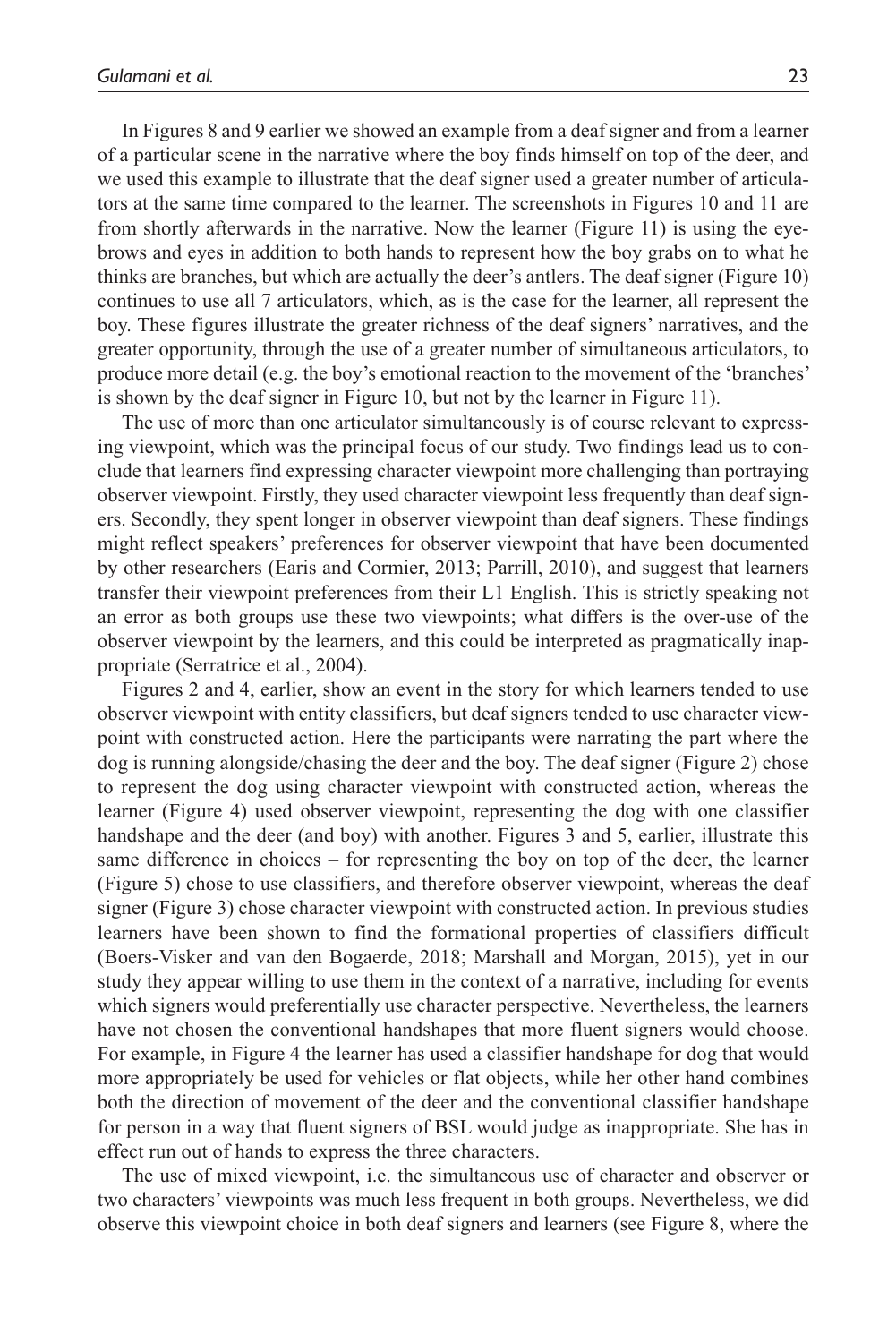| BRANCHES, BUT HE IS SHAKEN FROM SIDE TO SIDE<br>THE BOY HOLDS ON TO WHAT HE THINKS ARE                      |
|-------------------------------------------------------------------------------------------------------------|
| Dom Hand – boy holding on to the branches<br>Articulators:                                                  |
| $Body - showing (unexpected) movement of the boy as the$<br>Non Dom Hand - boy holding onto the branches    |
| Head - showing movement of the boy as deer appears<br>deer appears                                          |
| Eyes – looking at the branches and then directly to show the<br>Mouth – showing shocked reaction of the boy |
| Eyebrows – furrowed brows to show the boy's worry and fear<br>boy's focus                                   |

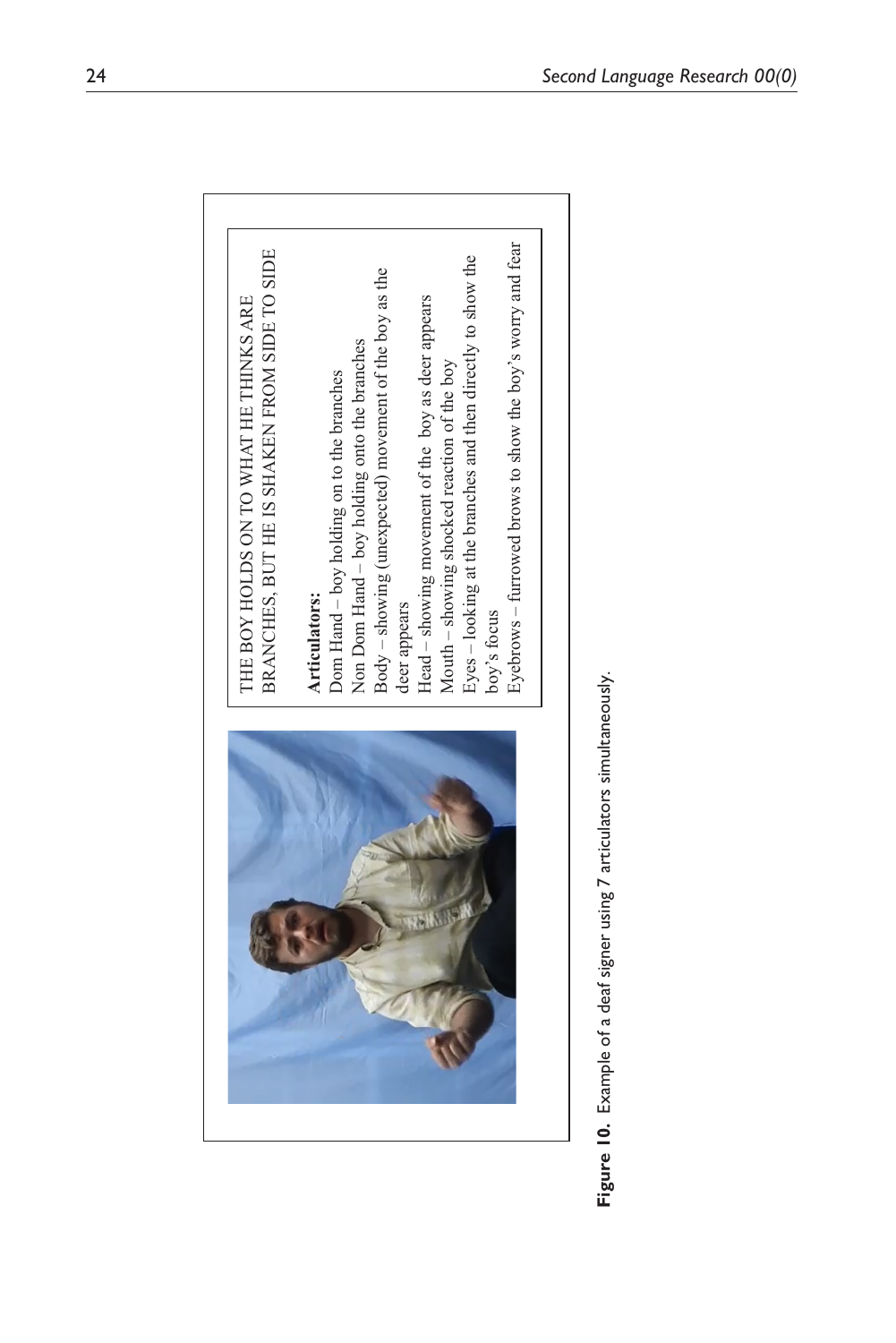

Figure 11. Example of a learner using 4 articulators simultaneously. **Figure 11.** Example of a learner using 4 articulators simultaneously.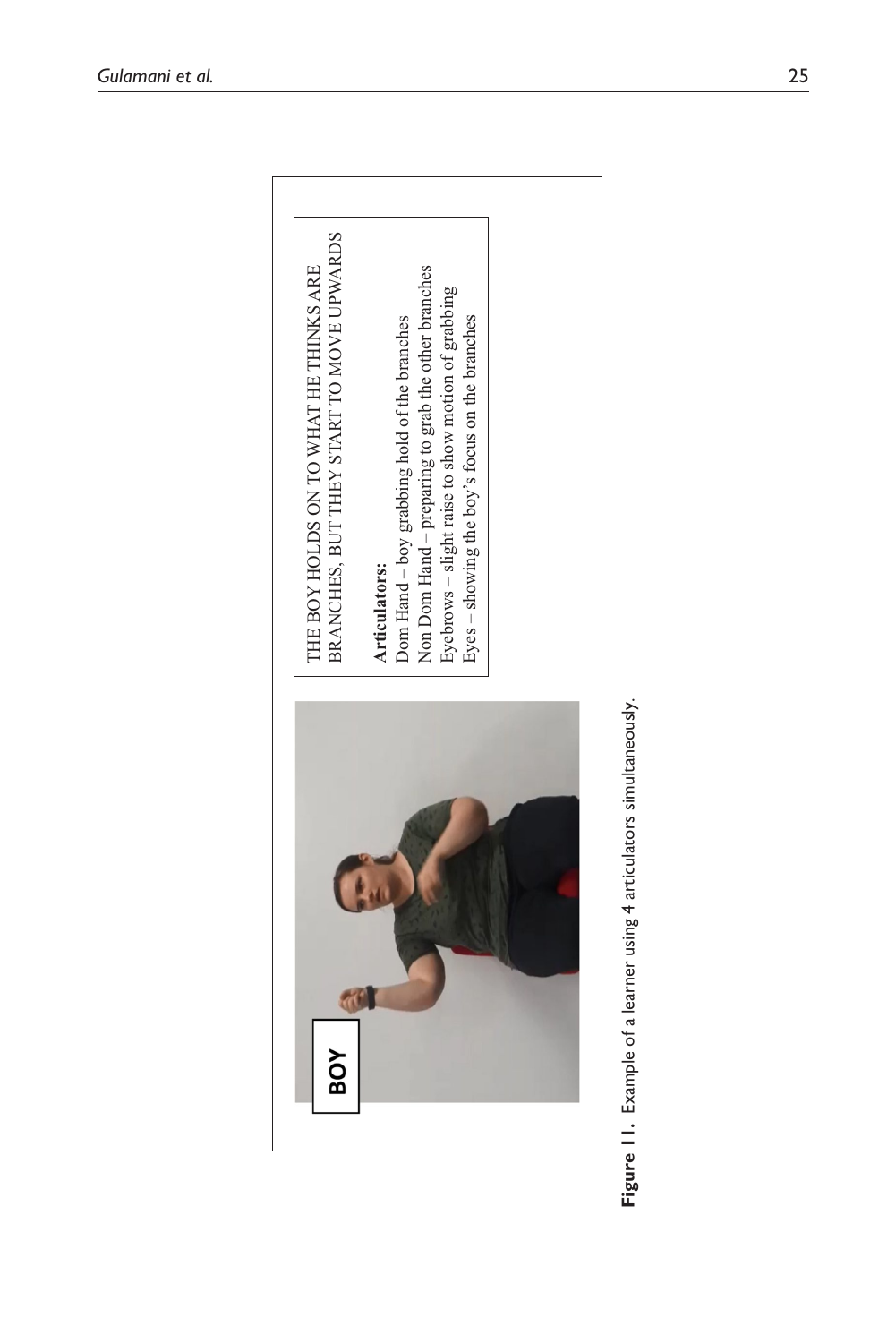signer is using one hand to demonstrate the boy on top of the deer's head (observer viewpoint) and the other hand to demonstrate the deer's antlers (character viewpoint)). Deaf signers used mixed viewpoint significantly more frequently than learners, although group differences in the amount of time spent in that viewpoint did not reach significance. Mixed viewpoint has been previously described in sign languages other than BSL, including South African Sign Language (Aarons and Morgan, 2003) and American Sign Language (Quinto-Pozos and Parrill, 2015), and it is reported to be rarer in co-speech gesture (Parrill et al., 2016). Its infrequent use in our learners compared to our deaf signers might therefore be another example of transfer of learners' L1 preferences to their L2.

A strength of our study is that we recruited a larger number of sign learners  $(n = 23)$ than has been the case in previous research studies, for example  $n = 8$  (Frederiksen and Mayberry, 2019), *n* = 12 (Ferrara and Nilsson, 2017; Marshall and Morgan, 2015) and  $n = 13$  (Bel et al., 2015). There is individual variability in sign L2 learners just as there is in spoken language L2 learners, and bigger samples are more likely to capture that variability, while in experimental studies small samples are likely to be under-powered to find significant differences between groups (as acknowledged, for example, by Frederiksen and Mayberry, 2019).

Our study has limitations too, of course. Most notably is that, given the time-consuming nature of sign language coding, we selected just one set of episodes from the narrative to code; it might have been the case that some learners used a more fluent set of sign narrative elements in the scenes other than ones we selected. In addition, the method for data elicitation was a fictitious story about an escaped frog. We did not elicit narratives of signers' personal experiences, and we chose not to do this because we wanted instead to elicit narratives with the same characters and events so that the data within and across groups were directly comparable. But personal narratives, by drawing on events that the narrator has directly experienced, might potentially make it less challenging for learners of sign to take on character viewpoint. Stec et al. (2017), in a micro-analysis of one personal spoken narrative involving two characters, showed that in the quoted dialogue sequences the narrator used multi-modal resources such as facial expression, manual gesture, eye gaze and posture change (including head movements) to distinguish between the two characters. It might be the case that transferring these resources from speech to sign is less challenging in the context of a personal narrative than when relating a previously unfamiliar story.

Future studies are needed to replicate the study reported in the current article (including in sign languages other than BSL), but also to extend it in various ways. An obvious question concerns how learners of sign express viewpoint in their spoken narratives, and whether their individual preferences for character versus observer viewpoint are found in both their spoken and their signed narratives. Another question concerns the developmental aspects of narrative, and how the use of character and observer viewpoint changes as learners' BSL fluency increases. An obvious prediction is that as learners progress they become more confident using character viewpoint and therefore move towards using it with the same frequency as deaf signers. However, this prediction remains to be tested.

Importantly, however, our study contributes to the research literature by revealing that despite M2L2 learners having a range of gestural resources available to them, the conventionalized nature of sign languages means that they have difficulties expressing viewpoint in signed narratives. Character viewpoint is particularly challenging for them, and coding information across multiple articulators simultaneously is also difficult. These findings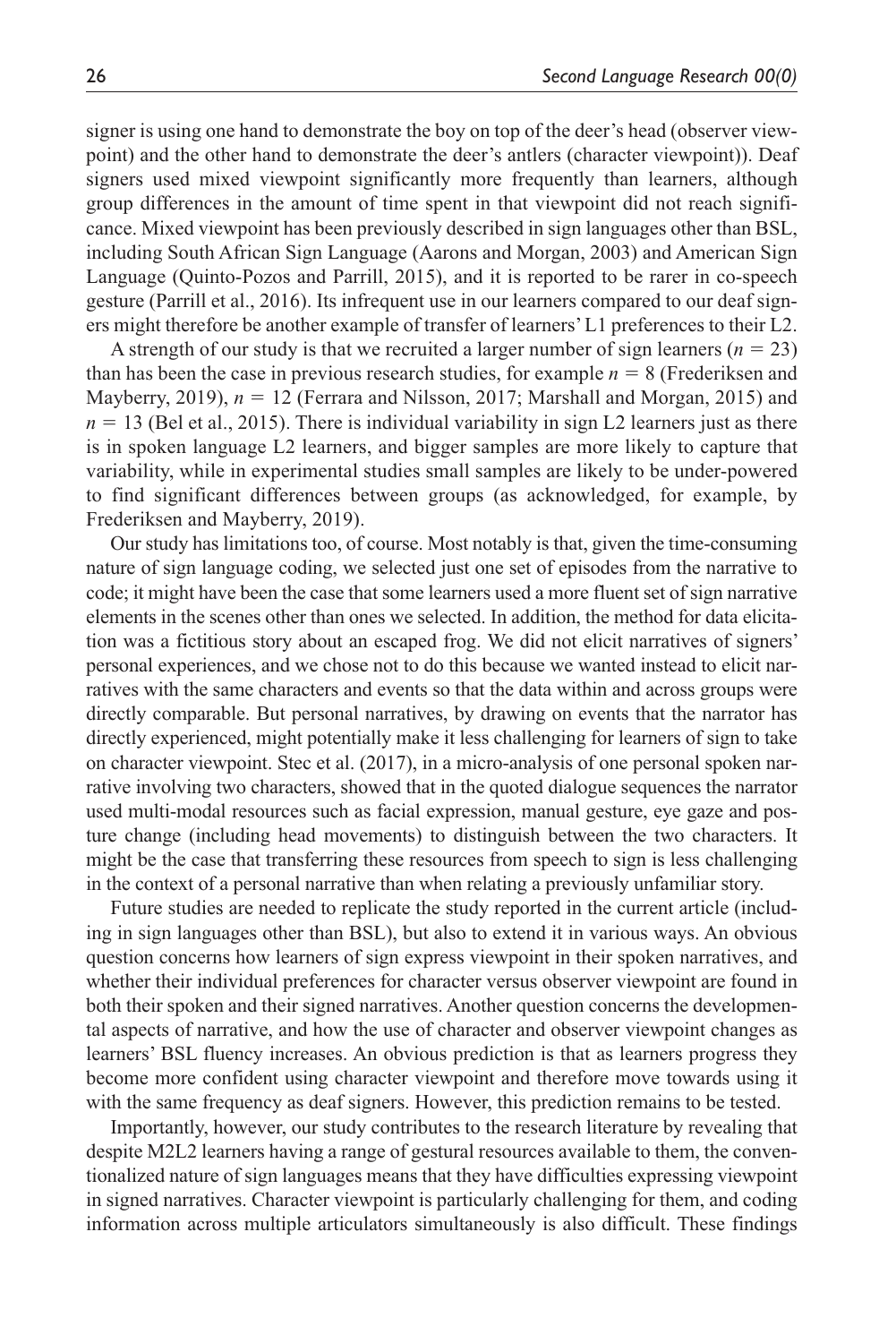suggest avenues for future research but also have implications for the teaching of sign languages and for where teachers might wish to focus some of their instruction.

#### **Acknowledgements**

We thank our collaborators in the Leverhulme Trust-funded international network for the learning of signed languages for discussions about the data presented here. We also thank Jordan Fenlon for his help in recruiting participants, and Hugh Mulloy for his help with the data coding. Finally, we are very grateful to all the people who gave up their time to participate in this study.

#### **Declaration of conflicting interests**

The author(s) declared no potential conflicts of interest with respect to the research, authorship, and/or publication of this article.

## **Funding**

The authors disclosed receipt of the following financial support for the research, authorship, and/ or publication of this article: This work was supported by the Leverhulme Trust (Grant number IN-2015-048, awarded to the last author).

## **ORCID iD**

Chloë Marshall **https://orcid.org/0000-0003-2405-1999** 

#### **Notes**

- 1. These learners are therefore sometimes termed 'second modality, second language' learners, or M2L2 learners for short (e.g. Chen Pichler and Koulidobrova, 2016; Ferrara and Nilsson, 2017; Williams and Newman, 2016).
- 2. Like Parrill et al. (2016), we have chosen to use the terms observer and character viewpoint when talking about sign language (even though these terms come from the gesture literature) because they are more transparent for readers with little or no knowledge of sign language.
- 3. We follow Cormier et al. (2012b) in calling 'early signers' those who were not exposed to BSL from birth but who were exposed before the age of 8 years. As can be seen from Table 1, all our early signers were first exposed to BSL aged 4 years or younger.
- 4. Age data are missing for one deaf and one hearing participant (see Table 1).
- 5. Meaningful articulator  $=$  the articulator has a specific meaning assigned to it, e.g. an eye gaze to show the placement of the boy on the left, an eyebrow raise to show surprise, mouthing to show frustration.
- 6. For example, when the signer referred to only one character doing an action when in fact the picture clearly showed that two characters were involved.

#### **References**

Aarons D and Morgan RZ (2003) Classifier predicates and the creation of multiple perspectives in South African Sign Language. *Sign Language Studies* 3: 125–56.

- Bamberg M and Damrad-Frye R (1991) On the ability to provide evaluative comments: Further explanations of children's narrative competencies. *Journal of Child Language* 18: 689–710.
- Bel A, Ortells M, and Morgan G (2015) Reference control in the narratives of adult sign language learners. *International Journal of Bilingualism* 19: 608–24.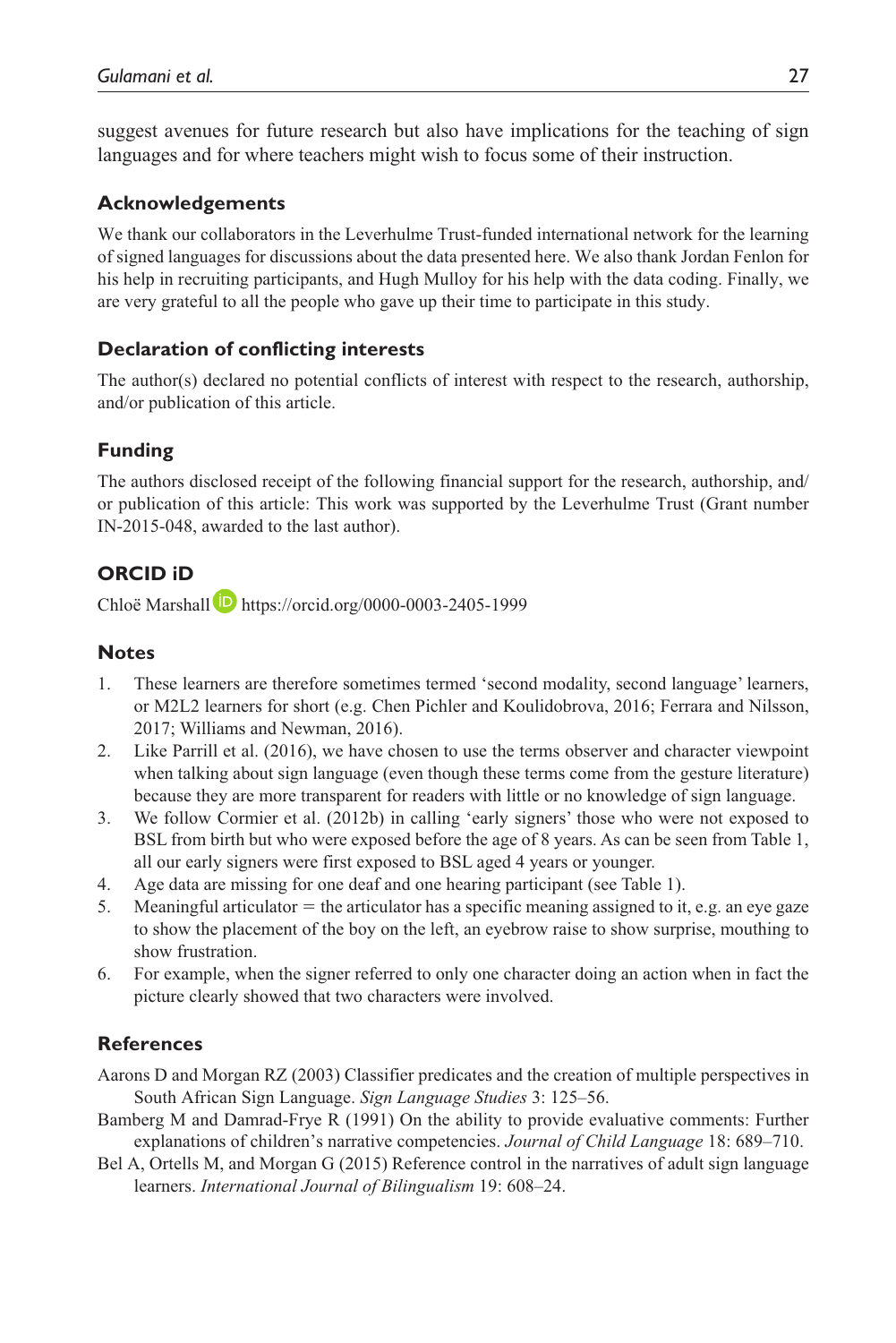- Berman R and Slobin (1994) *Relating events in narrative: A crosslinguistic developmental study*. Hillsdale, NJ: Erlbaum.
- Boers-Visker E and van den Bogaerde B (2018) There's a goat on the roof: The acquisition of classifier constructions by adult learners of NGT. Unpublished poster presented at the International Conference on Sign Language Acquisition, Istanbul, Turkey.
- Chen Pichler D and Koulidobrova H (2016) Acquisition of sign language as a second language. In: Marschark M and Spencer PE (eds) *The Oxford handbook of deaf studies in language*. Oxford: Oxford University Press, pp. 218–30.
- Clark HH (2016) Depicting as a method of communication. *Psychological Review* 123: 324–47.
- Cohen J (1988) *Statistical power analysis for the behavioral sciences*. 2nd edition. Hillsdale, NJ: Erlbaum.
- Cormier K, Quinto-Pozos D, Sevcikova Z, and Schembri A (2012a) Lexicalisation and delexicalisation processed in sign languages: Comparing depicting constructions and viewpoint gestures. *Language and Communication* 32: 329–48.
- Cormier K, Schembri A, Vinson D, and Orfanidou E (2012b) First language acquisition differs from second language acquisition in prelingually deaf signers: Evidence from grammatical processing of British Sign Language. *Cognition* 124: 50–65.

Dudis P (2004) Body-partitioning and real-space blends. *Cognitive Linguistics* 15: 223–38.

- Earis H and Cormier K (2013) Point of view in British Sign Language and spoken English narrative discourse: The example of 'The Tortoise and the Hare'. *Language and Cognition* 5: 313–43.
- ELAN (Version 5.0.0-beta) [Computer software]. (2017, April 18). Nijmegen: Max Planck Institute for Psycholinguistics. Available at: <https://tla.mpi.nl/tools/tla-tools/elan> (accessed January 2020).
- Ellis R (1987) Interlanguage variability in narrative discourse: style shifting and use of the past tense. *Studies in Second Language Acquisition* 9: 1–19.
- Emmorey K (2002) *Language, cognition, and the brain: Insights from Sign Language Research*. Mahwah, NJ: Lawrence Erlbaum.
- Emmorey K and Tversky B (2002) Spatial perspective choice in ASL. *Sign Language and Linguistics* 5: 3–25.
- Emmorey K, Tversky B, and Taylor HA (2000) Using space to describe space: Perspective in speech, sign, and gesture. *Journal of Spatial Cognition and Computation* 2: 157–80.
- Engberg-Pedersen E (1993) *Space in Danish Sign Language: The semantics and morphosyntax of the use of space in a visual language*. Hamburg: Signum.
- Engberg-Pedersen E (1995) Point of view expressed through shifters. In: Emmorey K and Reilly J (eds) *Language, gesture, and space*. Hillsdale, NJ: Lawrence Erlbaum, pp. 133–54.
- Engberg-Pedersen E (2003) Descriptions of falls in Danish Sign Language. In Emmorey K (ed.) *Perspectives on classifier constructions in sign languages*. Mahwah, NJ: Lawrence Erlbaum, pp. 311–32.
- Ferrara L and Nilsson A-L (2017) Describing spatial layouts as an M2 signed language learner. *Sign Language and Linguistics* 20: 1–26.
- Frederiksen AT and Mayberry R (2019) Reference tracking in early stages of different modality L2 acquisition: Limited overexplicitness in novice ASL signers' referring expressions. *Second Language Research* 35: 253–83.
- Furman N, Goldberg D, and Lusin N (2010) *Enrollments in languages other than English in United States institutions of higher education, Fall 2009*. New York: Modern Languages Association. Available at: [http://www.mla.org/2009\\_enrollmentsurvey](http://www.mla.org/2009_enrollmentsurvey) (accessed January 2020).
- Gullberg M (2006) Handling discourse: Gestures, reference tracking, and communication strategies in early L2. *Language Learning* 56: 155–96.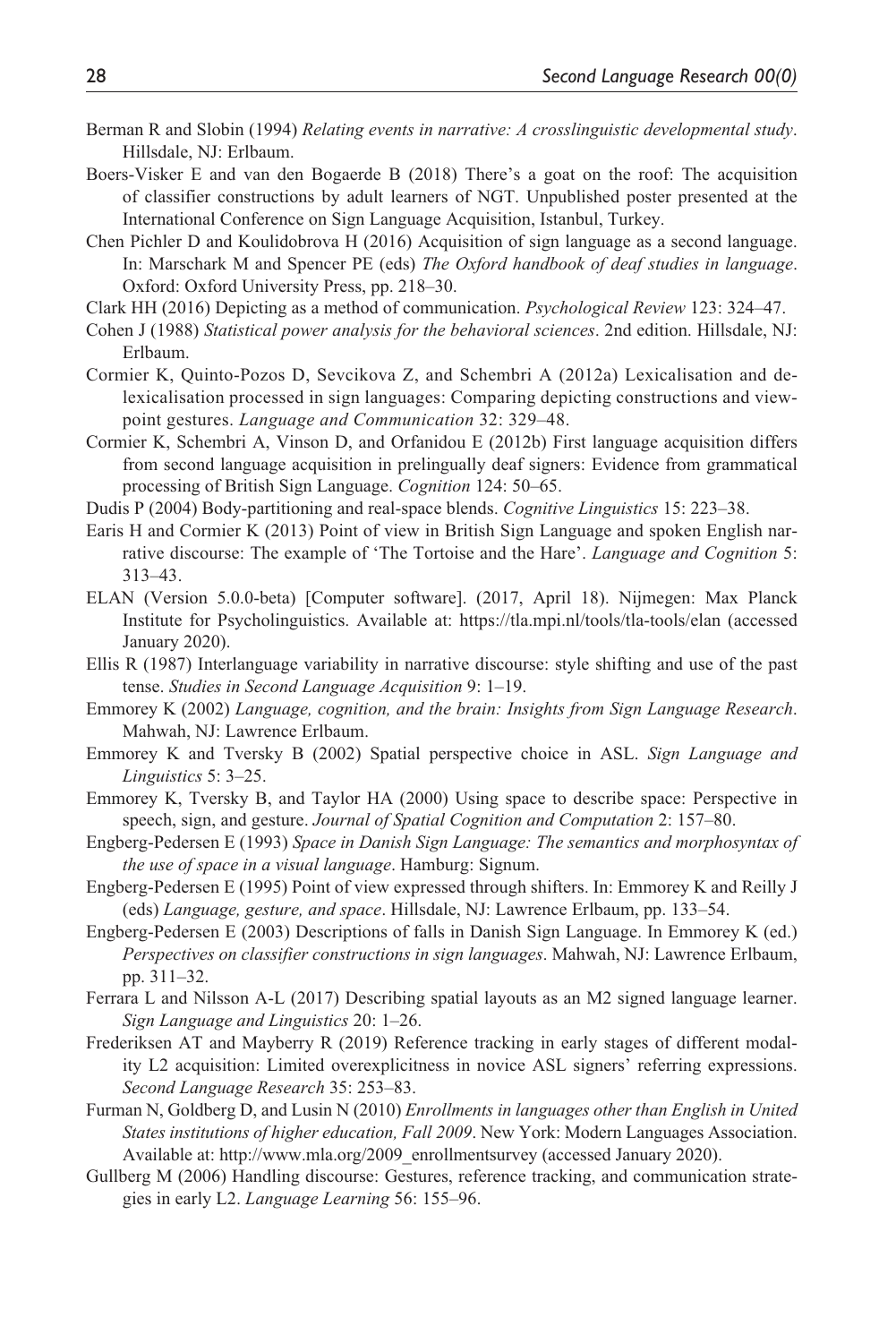Halliday MAK and Hasan R (1976) *Cohesion in English*. London: Longman Group.

- Hendriks H (2003) Using nouns for reference maintenance: A seeming contradiction in L2 discourse. In: Ramat AG (ed.) *Typology and second language acquisition*. Berlin: Walter de Gruyter, pp. 291–326.
- Hodge G, Ferrara L, and Anible BD (2019) The semiotic diversity of doing reference in a deaf signed language. *Journal of Pragmatics* 143: 33–53.
- Kita S (2014) Production of speech-accompanying gesture. In: Goldrick M, Ferreira V, and Miozzo M (eds) *Oxford handbook of language production*. Oxford: Oxford University Press, pp. 451–59.
- Kita S and Özyürek A (2003) What does cross-linguistic variation in semantic co-ordination of speech and gesture reveal? Evidence for an interface representation of spatial thinking and speaking. *Journal of Memory and Language* 48: 16–32.
- Lillo-Martin D (1995) The point of view predicate in American Sign Language. In Emmorey K and Reilly J (eds) *Language, gesture, and space*. Hillsdale, NJ: Lawrence Erlbaum, pp. 155–70.
- Loew RC (1984) Roles and reference in American Sign Language: A developmental perspective. Unpublished PhD thesis, University of Minnesota, Minnesota, MN, USA.
- Marshall CR and Morgan G (2015) From gesture to sign language: Conventionalization of classifier constructions by adult hearing learners of British sign language. *Topics in Cognitive Science* 7: 61–80.
- Mayer M (1969) *Frog, where are you?* New York: Dial Press.
- McNeill D (1992) *Hand and mind: What gestures reveal about thought*. Chicago, IL: Chicago University Press.
- Metzger M (1995) Constructed dialogue and constructed action in American Sign Language. In: Lucas C (ed.) *Sociolinguistics in deaf communities*. Washington, DC: Gallaudet University Press, pp. 255–71.
- Miyake A and Friedman NP (1998) Individual differences in second language proficiency: Working memory as language aptitude. In: Healy AF and Bourne LE (eds) *Foreign language learning: Psycholinguistic studies on training and retention*. Mahwah, NJ: Lawrence Erlbaum, pp. 339–64.
- Morgan G (2002) The encoding of simultaneity in children's BSL narratives. *Journal of Sign Language and Linguistics* 5: 127–61.
- Morgan G and Woll B (2007) Understanding sign language classifiers through a polycomponential approach. *Lingua* 117: 1159–68.
- Norbury C, Gemell T, and Paul R (2014) Pragmatic abilities in narrative production: A crossdisorder comparison. *Journal of Child Language* 41: 485–510.
- Ortega L (2000) Understanding syntactic complexity: The measurement of change in the syntax of instructed L2 Spanish learners. Unpublished PhD thesis, University of Hawai'i at Manoa, Manoa, HI, USA.
- Özyürek A and Perniss P (2011) Event representation in sign language: A crosslinguistic perspective. In: Bohnemeyer J and Pederson E (eds) *Event representation in language: Encoding events at the language–cognition interface*. Cambridge: Cambridge University Press, pp. 84–107.
- Padden C (1986) *Verbs and role-shifting in ASL*. In Padden C (ed.) *Proceedings of the 4th National Symposium on Signing Research and Teaching*. Las Vegas, NV / Washington, DC: The National Association of the Deaf, pp. 44–57.
- Parrill F (2010) Viewpoint in speech–gesture integration: Linguistic structure, discourse structure, and event structure. *Language and Cognitive Processes* 25: 650–68.
- Parrill F, Stec K, Quinto-Pozos D, and Rimehaug S (2016) Linguistic, gestural, and cinematographic viewpoint: An analysis of ASL and English narrative. *Cognitive Linguistics* 27: 345–69.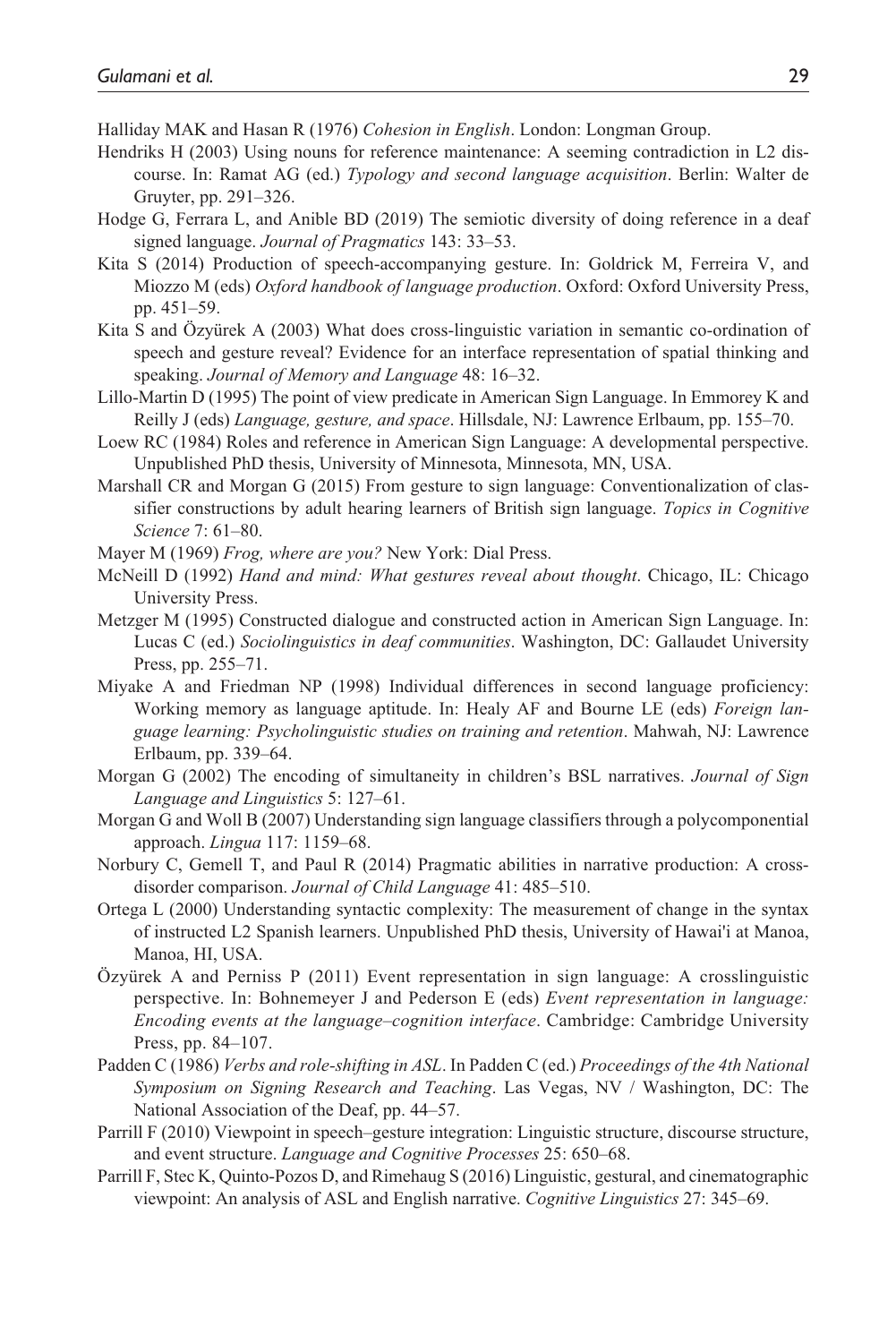- Perniss P (2007) Achieving spatial coherence in German Sign Language narratives: The use of classifiers and perspective. *Lingua* 117: 1315–38.
- Perniss P, Özyürek A, and Morgan G (2015) The influence of the visual modality on language structure and conventionalization: Insights from sign language and gesture. *Topics in Cognitive Science* 7: 2–11.
- Pyers JE, Perniss P, and Emmorey K (2015) Viewpoint in the visual–spatial modality: The coordination of spatial perspective. *Spatial Cognition and Computation* 15: 143–69.
- Quinto-Pozos D (2008) Teaching American Sign Language to hearing adult learners. *Annual Review of Applied Linguistics* 31: 137–58.
- Quinto-Pozos D and Parrill F (2015) Signers and co-speech gesturers adopt similar strategies for portraying viewpoint in narratives. *Topics in Cognitive Science* 7: 12–35.
- Robinson P (1995) Task complexity and second language narrative discourse. *Language Learning* 45: 99–140.
- SALT (2009) *Assessing language production using SALT software: A clinician's guide to language sample analysis*. Madison, WI: SALT Software. Available at: [http://saltsoftware.com/](http://saltsoftware.com/ssdownload/BookPDF/SALTReferenceBook.pdf) [ssdownload/BookPDF/SALTReferenceBook.pdf](http://saltsoftware.com/ssdownload/BookPDF/SALTReferenceBook.pdf) (accessed January 2020).
- Sandler W (2012) Dedicated gestures in the emergence of sign language. *Gesture* 12: 265–307.
- Sandler W, Meir I, Dachkovsky S, Padden C, and Aronoff M (2011) The emergence of complexity in prosody and syntax. *Lingua* 121: 2014–33.
- Schornstein RA (2005) Teaching ASL in the university: One teacher's journey. *Sign Language Studies* 5: 398–414.
- Serratrice L, Sorace A, and Paoli A (2004) Crosslinguistic influence at the syntax–pragmatics interface: Subjects and objects in English–Italian bilingual and monolingual acquisition. *Bilingualism: Language and Cognition* 7: 183–205.
- Service E (1992) Phonology, working memory and foreign-language learning. *Quarterly Journal of Experimental Psychology* 45: 21–50.
- Squires KE, Lugo-Neris MJ, Pena E et al. (2014) Story retelling by bilingual children with language impairments and typically-developing controls. *International Journal of Language and Communication Disorders* 49: 60–74.
- Stec K (2012) Meaningful shifts: A review of the viewpoint markers in co-speech gesture and sign language. *Gesture* 12: 327–60.
- Stec K, Huiskes M, Wieling M, and Redeker G (2017) Multimodal character viewpoint in quoted dialogue sequences. *Glossa: A Journal of General Linguistics* 2: 39.
- Williams J and Newman S (2016) Phonological substitution errors in L2 ASL sentence processing by hearing M2L2 learners. *Second Language Research* 32: 347–66.

# **Appendix 1**

## *Coding for information content*

The coding procedure involved checking unique tokens of characters, settings, initiating events, internal responses, plans, and consequences. These tokens were as follows: **Characters** 

- boy
- deer
- dog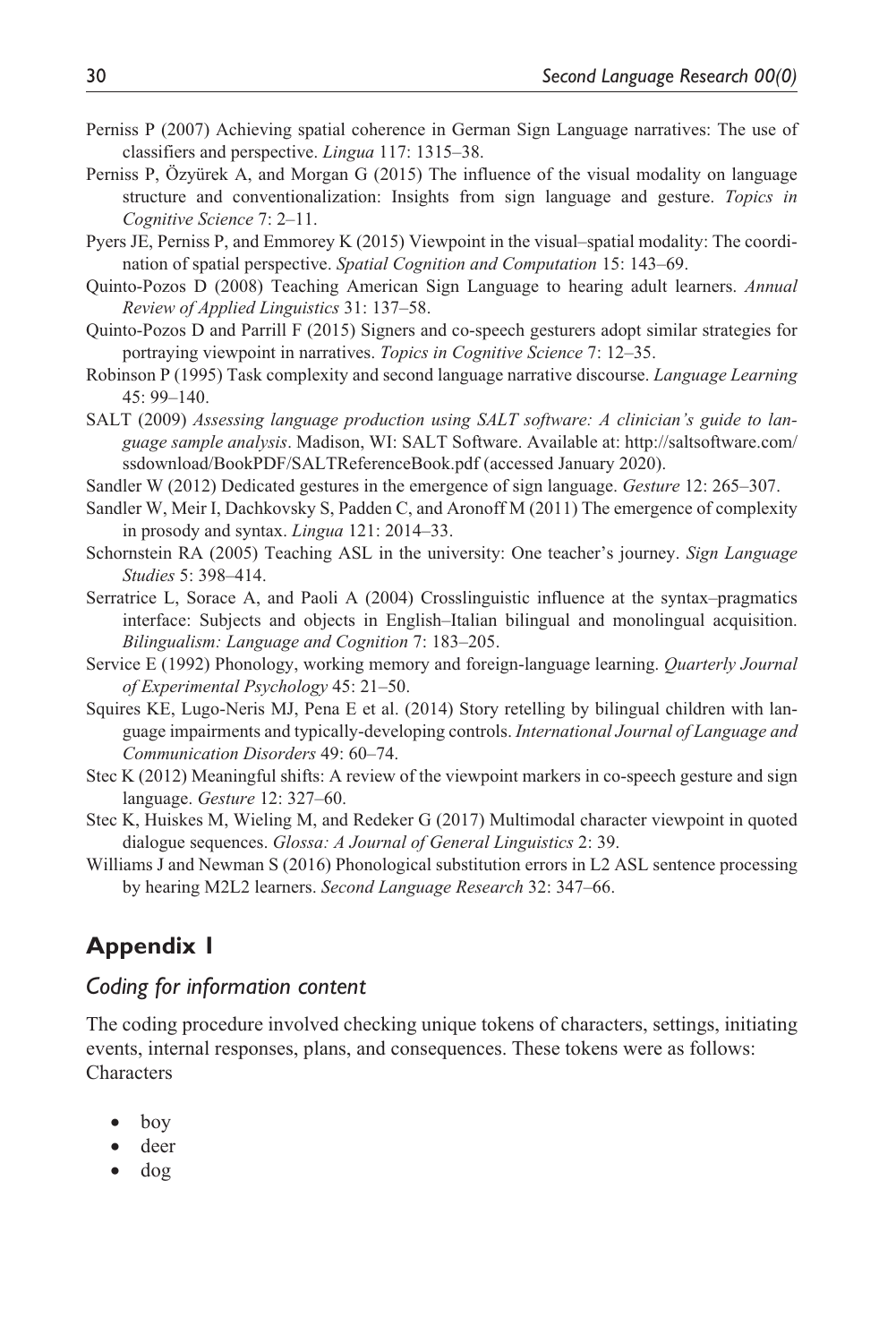- frog
- owl

Settings

- outside
- rock
- cliff
- pond
- tree
- log
- bush
- **branches**
- grass
- weeds

## Initiating events

- The boy climbs up on branches/deer's antlers.
- The owl is sitting in a tree.
- The branches aren't really branches! They are the deer's antlers.
- The deer picks up the boy on his head.
- The boy is being thrown about.
- The dog is sniffing below on the ground.
- The deer starts running with the boy still on his head.
- The dog runs along too.
- The dog, running with his back to the cliff, is chasing the deer with the boy on top.
- They are getting close to a cliff.
- The deer stops suddenly.
- The boy and the dog fall over the edge of the cliff.
- Rocks from the edge crumble down.
- There is a pond below the cliff.
- They land with a splash right on top of one another.
- The dog cradles the boy/climbs on his head and rests his paws.
- They hear a familiar sound.

## Internal responses

- The boy is shocked/surprised/startled/confused when he holds onto the branches.
- The owl is staring curiously at the boy.
- As the boy is holding on, he wonders what is happening.
- The boy is frightened/confused when the deer is running.
- The dog is sniffing below, keeping himself to himself.
- The dog is chasing deer and boy, unsure what was happening.
- The dog looks in horror as he chases the deer and the boy.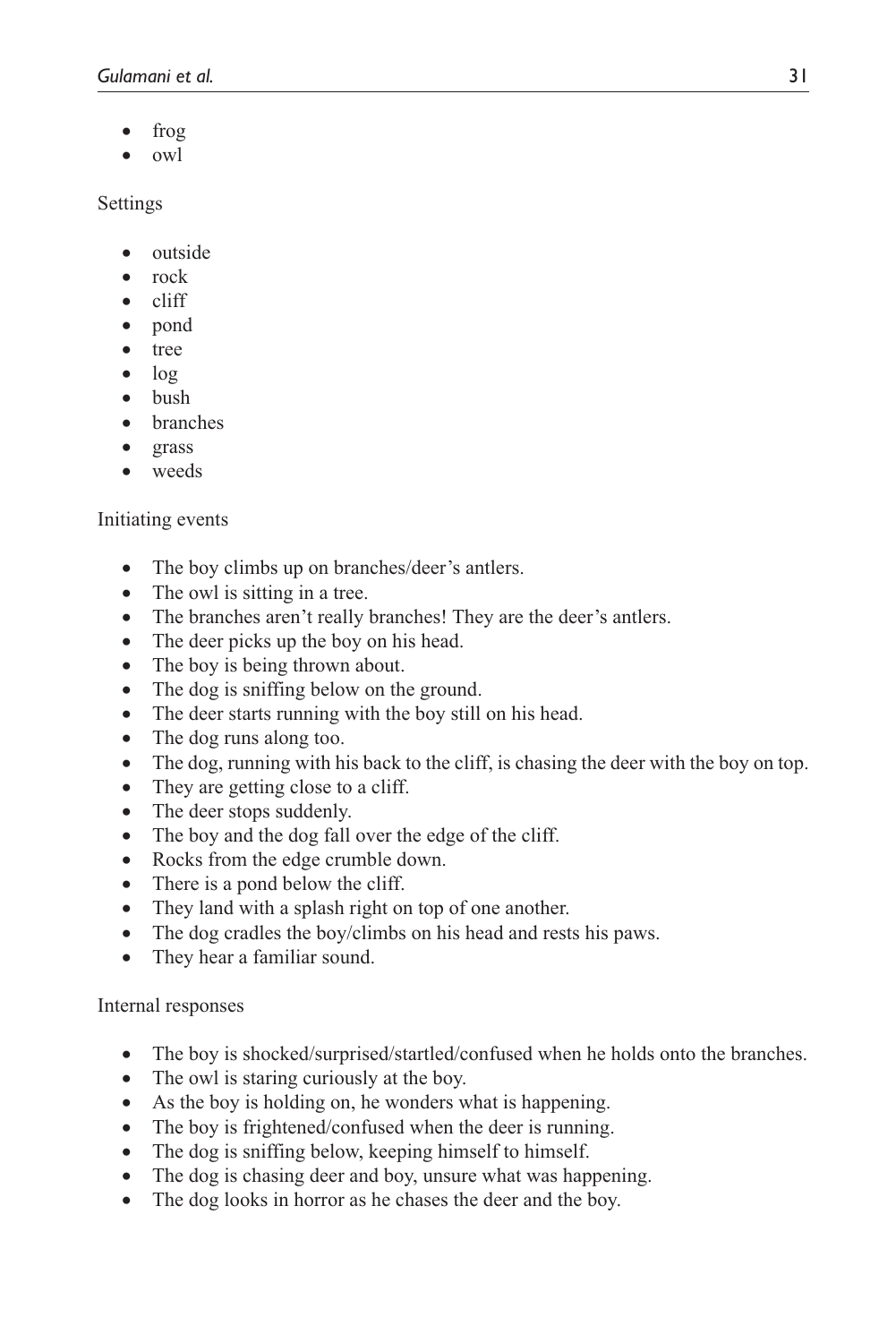- The dog looks sad.
- The dog doesn't like being wet so he sits on the boy's head.
- The boy smiles as he hears a familiar sound.

## Plans

- The boy thinks the deer's antlers are a branch/branches.
- The dog decides to chase the deer with the boy on top.
- The deer stops so he will not fall over the cliff.
- The dog decides to climb on top of the boy's head.

## Consequences

- The deer stops suddenly so the boy falls off down the cliff.
- The dog is running so fast and looks behind that he doesn't see the cliff edge.
- They both land in the pond wet.
- Luckily the water is shallow so the boy is able to sit down in the water but still gets wet.

# **Appendix 2**

# *Coding viewpoint*

We adapted Parrill's (2010) definitions of viewpoints for BSL: In character viewpoint the signer:

- Portrays the actions of a character via the signer's movements and displays of affect
- May represent simulation from an internal, first person point of view
- Describes spaces using a single scale
- Uses constructed action,\* handling and body portioning productions
- Assumes the role of the character in the event, such that at least the character's head and torso are mapped to the signer's body, and the size of the projected space is life-sized

In observer viewpoint the signer:

- Depicts the entire character (or objects) and their movements in a smaller scale in front of them
- Uses the hands to represent the character, and the trajectory traced by the hand that represents the character's path
- Depicts the action as though observing it from a far
- Projects event space onto sign space from an external vantage point
- The signer is not part of the represented event, and the event space is reduced in size, projected onto the area of space in front of the signer's body